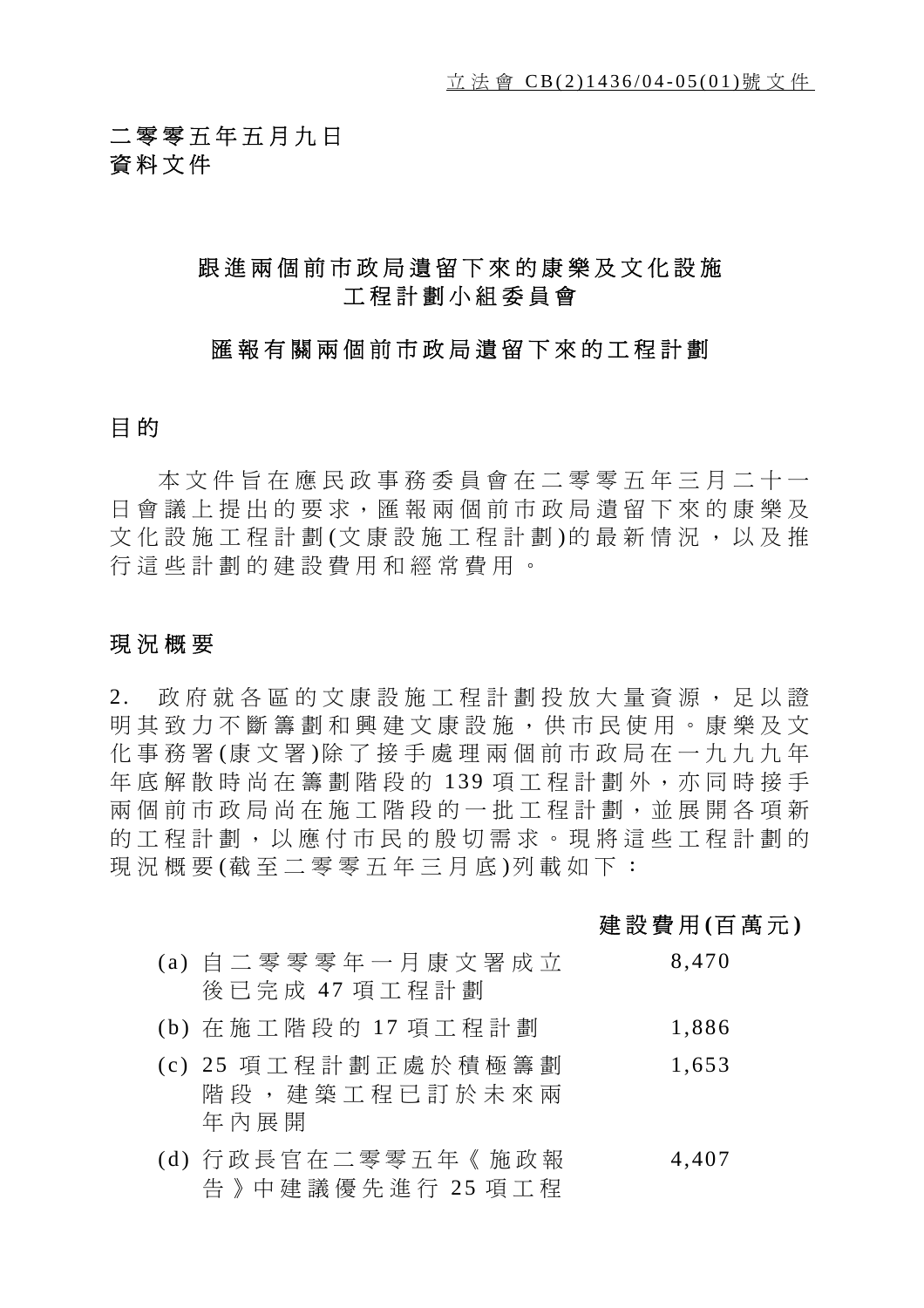### 計 劃

 $\overline{a}$ 

### 總 計 **: 114** 項工程計劃 **16,416**

3. 政府會竭力確保現有須優先進行的工程計劃可如期完 成;並且定期覆檢現時未獲優先處理的前市政局工程計劃; 而同時也因應市民不斷轉變的 需求制定新的工程計劃。

### **139** 項尚在籌劃階段的文康設施工程計劃的進展

4. 兩個前市政局遺留下的 139 項文康設施工程計劃的最新 進展如下:

- (a) 34 項工程計劃 (註1) 已竣工、正在施工階段或已獲 預留撥款。這34項工程計劃所涉及的建設費用和每 年經常費用分別為 23 億元和 5,300 萬元。這 34 項工 程計劃的詳情、在交由康文署接手負責時其在兩個 前市政局時期的規劃情況、建設費用和經常費用, 以及施工日期和竣工日期,詳情見*附件 1*;
- (b) 在二零零五年的《施政報告》中建議優先進行的 25 項工程計劃中,有 21 項屬於這 139 項前市政局工程 計劃內。這 25 項工程計劃的預算建設費用和每年經 常費用,分別為 44 億元和 1 億 5,400 萬元,工程計 劃的詳情見 附 件 *2*;
- (c) 政府現正以「私營機構斥資興建及管理」方式推行 兩項試驗計劃,分別為將軍澳和觀塘區的市民提供 文康設施。由於「私營機構斥資興建及管理」方式 是一項嶄新的政策措施,政府需要就推行計劃的未 來 路 向 , 審慎研究 有關的政 策 和 技術問題 。這涉及 大量的規劃和統籌工作,以便充分處理這些問題。 康文署現正就這兩項工程計劃的推行細節, 與有關 決策局和部門緊密合作;
- (d) 12 項工程計劃在 諮 詢 有關的區議會後,已 決 定 擱 置

註 <sup>1</sup> 有一項名為「翻新圖書館」的工程計劃,會分兩期推行,範圍涵蓋位於十個地區 的 11 間圖書館,而每間圖書館的翻新工程本身為一項獨立的基本工程計劃。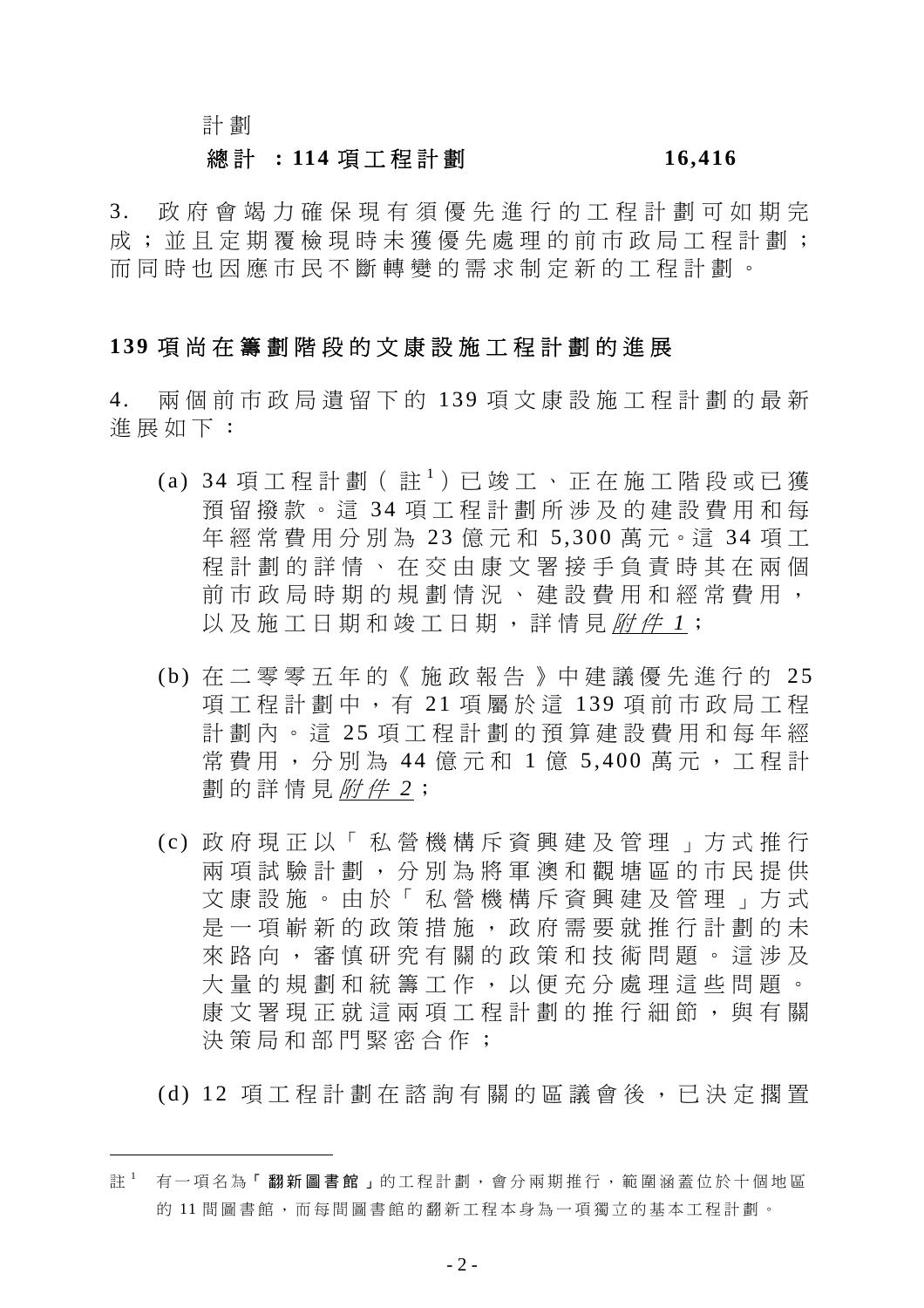或 刪 除。詳情見 附 件 *3*;以及

(e) 餘 下 7 0 項工程計劃將 予 以覆檢。這些工程計劃的詳 情 見 附 件 *4*。

### 加 快 推 行 **2 5** 項須優先進行工程的 實 施計劃

5. 在上文第 4(b)段所述建議優先進行的 25 項工程計劃 中,大 部 分 均 在 初 步 規劃階段。至於 2 1 項前市政局的工程 計劃,兩個前市政局就該等工程制定的初步實施時間表只為 方 便 規劃工程時 作參考之 用。在兩個前市政局年 代 ,市政局 和區域市政局每年均就其基本工程計劃進行覆檢,通常會在 覆檢後更改有關的施工日期。初步擬定的施工日期會在考慮 過 某 些 因 素 (例 如 工 地 是 否準備 就 緒 、 技 術 上 是 否 可行、需 求、現有使用率和可獲得的撥款)後需要作出更改,這些都 是常見的情況。

6. 推行一項工程計劃及 支 付 其 帶 來的經常開 支 需 要 動 用 大 量公帑。工務計劃訂有一套行之有效的程序,確保公共資源運 用 得 宜 。 根 據 工務計劃的程 序 , 這 25 項優先進行的工程計劃 須經過為期二至三年的指定規劃過程,才可展開實際的建築工 程。這 過 程 包 括 確 定 工 程 範 圍 ; 擬 備 工 程 界 定 書 ; 進 行 技 術 可 行性研究;就每項工程計劃的範圍、詳細設計和施工時間表諮 詢 有關的區議會和 相 關 組 織 或 團 體;在 周 年資源分 配 工 作 中 申 請 預 留 工 程 撥 款 和 經 常 撥 款 ; 委 託 顧 問 擬 備 詳 細 的 設 計 和 招 標 文件; 向 財 務 委 員 會 及 其 轄 下 的 工 務 小 組 委 員 會 正 式 申 請 撥 款;以及展開招標工作以委託承辦商進行有關的建築工程。政 府 承 諾 會 竭 力 把 籌 劃 工 作 所 需 的 時 間 縮 短 , 並 盡 快 落 實 施 工 時 間 表 , 以 滿 足 新 市 鎮 和 其 他 地 區 對 文 康 設 施 的 殷 切 需 求 。

### 覆 檢 餘 下 的 **7 0** 項前市政局工程計劃

7. 至 於 餘 下 的 70 項 前 市 政 局 工 程 計 劃 ,我 們 會 諮 詢 有 關 的 區議會,定期 作 出覆檢。 此 外 , 我 們 會因應 人 口 的 變 動 、 市 民不斷轉變的需求、有關地區文康設施當時的供應情況和使 用 率 , 以 及 可 獲 得 的 資 源 (句 括 工 程 撥 款 和 經 常 撥 款 ), 考 慮 是 否繼續 推行這些工程計劃。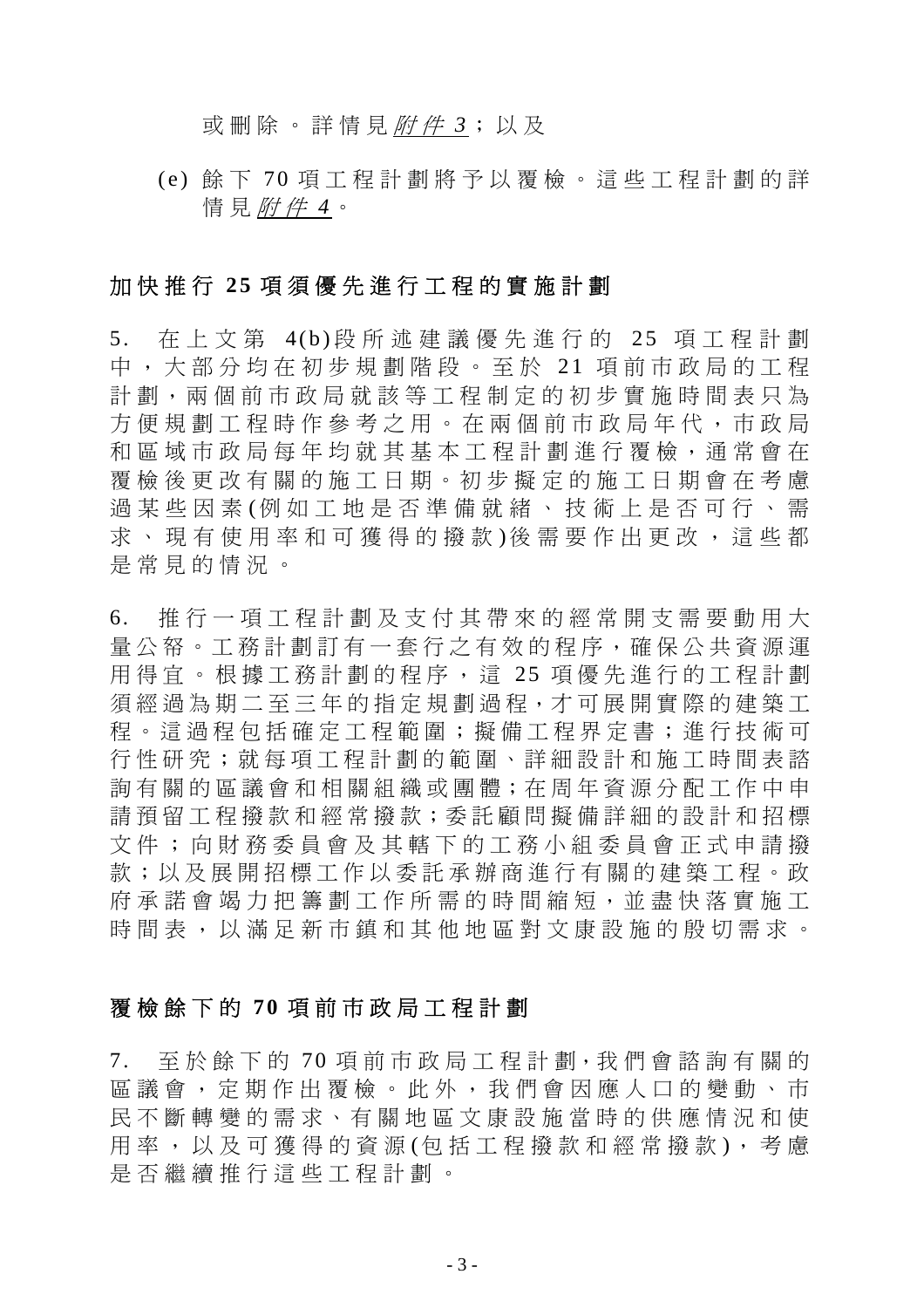8. 現有文康設施的使用 率 亦有進一 步 上 調 的 空 間 。康文署 會 致 力 提 高 設 施 的 使 用 率 , 以 確 保 公 共 資 源 得 以 充 分 使 用 。 同時, 我 們 亦 會 與 其 他 民 間團體探討 可 否 開放其 轄 下的設 施 , 作公共 康樂用 途 。

### 未 來 路 向

9. 我們承諾會與有關決策局/部門合作覆檢 25 項優先進 行工程計劃的施工時 間 表 , 並 盡 量 縮 短 施工時 間 。 我 們 會 定 期覆檢各區對新的文康設施的需求,不單只考慮前市政局工 程計劃,還會考慮其他值得推行的新工程計劃,並會按照既 定的工務計劃程 序審慎考慮 。

### 徵詢意 見

10. 請 議 員 知 悉 兩個前市政局遺留下來的工程計劃的現況。

民政事務局 二零零五年 四 月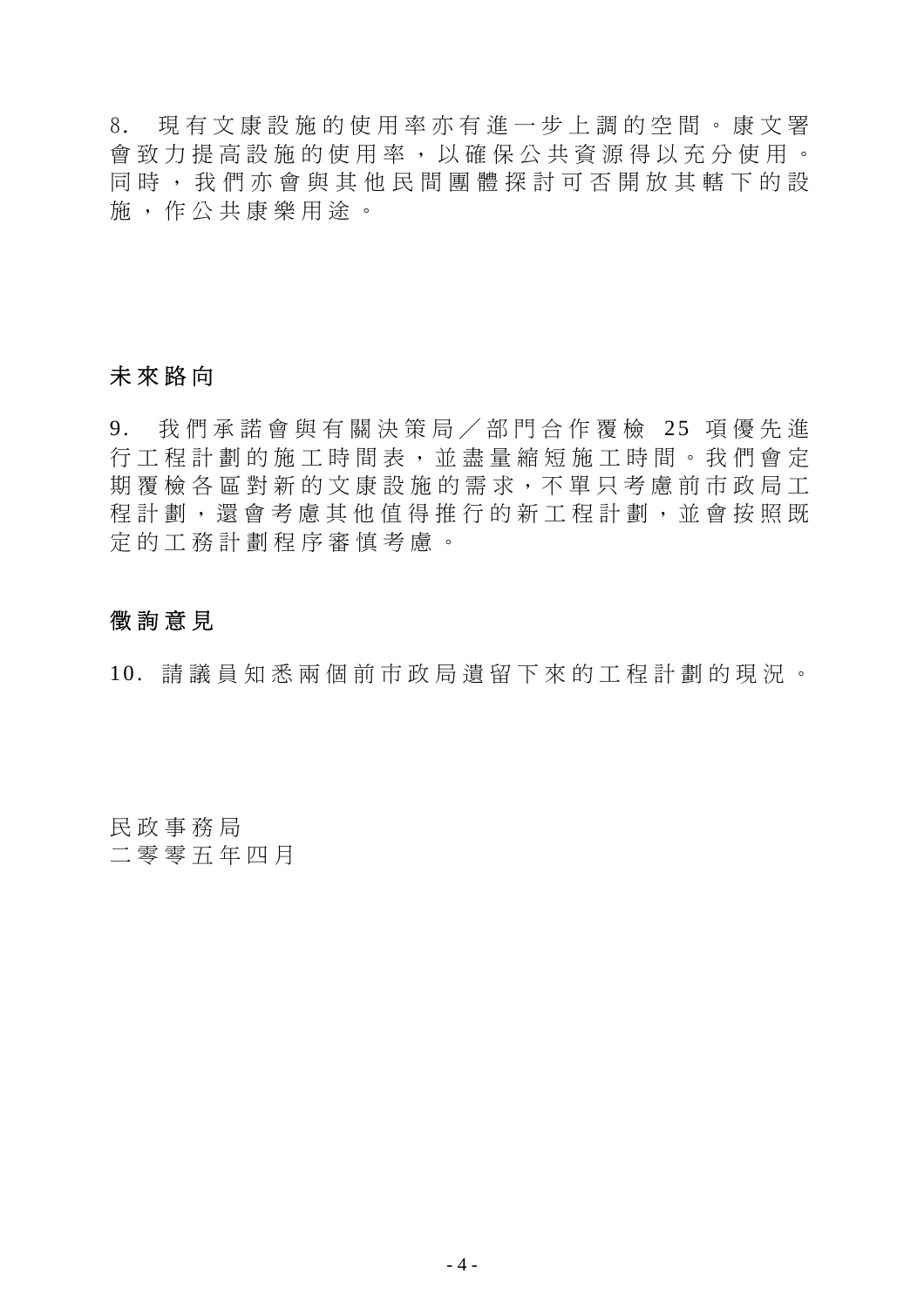**34 Outstanding Ex-Municipal Councils Projects**

| <b>Item</b><br>No.<br>項目<br>編號 | PWP No.<br>工務工程<br>編號             | <b>District</b><br>地區    | Project No. / Project Title<br>工程編號/工程名稱                                                                                                                                       | $ex-UC$<br>Category<br>(Note 1)<br>前市局<br>工程階段<br>$(\pm 1)$ | ex-RC<br>Category<br>(Note 2)<br>前區局<br>工程階段<br>$(\pm 2)$ | <b>Estimated</b><br><b>Project Cost</b><br>\$M\$<br>工程預算<br>(百萬元計) | <b>Additional</b><br>Recurrent<br>Consequence<br>\$M\$<br>額外的經常<br>性開支<br>(百萬元計) | Actual /<br><b>Anticipated</b><br><b>Works Start</b><br><b>Date</b><br>實際/預計<br>動工日期 | Actual /<br><b>Anticipated</b><br>Works<br><b>Completion</b><br><b>Date</b><br>實際 / 預計完<br>工日期 |
|--------------------------------|-----------------------------------|--------------------------|--------------------------------------------------------------------------------------------------------------------------------------------------------------------------------|-------------------------------------------------------------|-----------------------------------------------------------|--------------------------------------------------------------------|----------------------------------------------------------------------------------|--------------------------------------------------------------------------------------|------------------------------------------------------------------------------------------------|
|                                | 11 Completed Projects<br>11項已完成工程 |                          |                                                                                                                                                                                |                                                             |                                                           |                                                                    |                                                                                  |                                                                                      |                                                                                                |
| 1                              |                                   | <b>ST</b><br>沙田          | 312LS<br>District Open Space Between Hang Hong Street and Heng On Estate Area 92, Ma<br>On Shan<br>(Implemented as minor works item)<br>馬鞍山第92區恆康街與恆安邨之間的地區休憩用地<br>(以小型工程方式進行) |                                                             | IV                                                        | 11.24                                                              | 0.00                                                                             | 07/2002                                                                              | 02/2004                                                                                        |
| $\overline{2}$                 | 3044RG                            | ${\cal S}{\cal T}$<br>沙田 | Renovation of the Wu Kwai Sha Youth Village of YMCA, Ma On Shan<br>中華基督教青年會馬鞍山烏溪沙青年新村翻新工程                                                                                      |                                                             |                                                           | 23.70                                                              | 0.00                                                                             | 09/2003                                                                              | 03/2004                                                                                        |
| 3                              |                                   | <b>SK</b><br>西貢          | 305LS<br>Improvement to the Jockey Club Wong Shek Water Sports Centre<br>(Implemented as minor works item)<br>賽馬會黃石水上活動中心改善工程<br>(以小型工程方式進行)                                   |                                                             | IV                                                        | 6.28                                                               | 0.00                                                                             | 06/2003                                                                              | 06/2004                                                                                        |
| $\overline{4}$                 | 3240RS                            | <b>ST</b><br>沙田          | 301LS<br>Ma On Shan Sports Ground - Phase 2<br>馬鞍山運動場 - 第2期                                                                                                                    |                                                             | $\rm II$                                                  | 105.20                                                             | 2.90                                                                             | 10/2002                                                                              | 07/2004                                                                                        |
| 5                              | 3375RO                            | KwT<br>葵青                | 114LS<br>District Open Space in Areas 3 and 8, Tsing Yi<br>青衣第3及8區的地區休憩用地                                                                                                      |                                                             | $\mathbf{I}$                                              | 66.60                                                              | 2.20                                                                             | 10/2002                                                                              | 07/2004                                                                                        |
| 6                              | 3371RO                            | <b>TM</b><br>屯門          | 308LS<br>Local Open Space in Area 14 (Mouse Island), Tuen Mun<br>屯門第14區(老鼠島)的鄰舍休憩用地                                                                                            |                                                             | IV                                                        | 31.40                                                              | 0.39                                                                             | 10/2002                                                                              | 07/2004                                                                                        |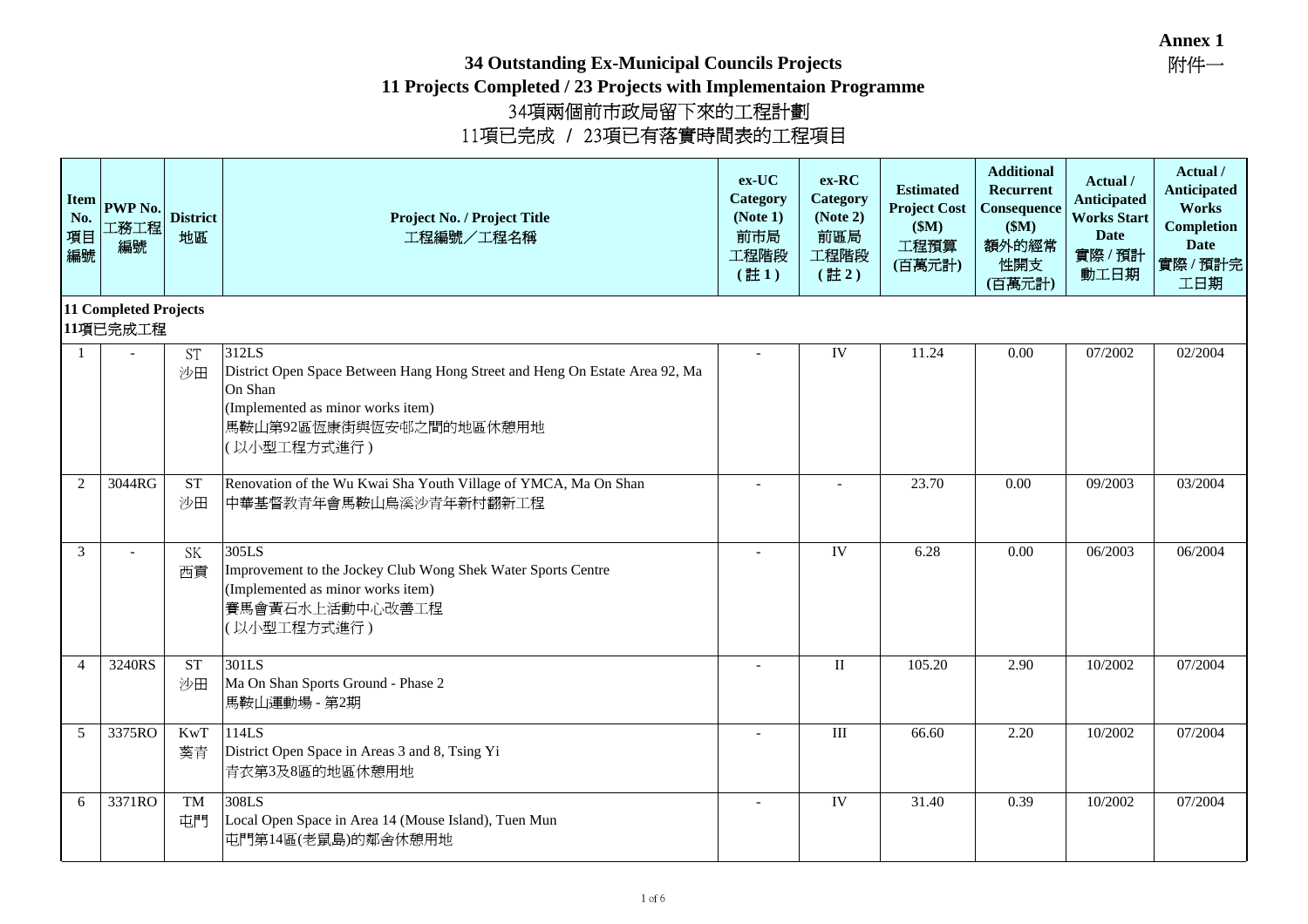### **34 Outstanding Ex-Municipal Councils Projects**

**11 Projects Completed / 23 Projects with Implementaion Programme**

<sup>34</sup>項兩個前市政局留下來的工程計劃 <sup>11</sup>項已完成 / 23項已有落實時間表的工程項目

| <b>Item</b><br>No.<br>項目<br>編號 | <b>PWP No.</b><br>工務工程<br>編號 | <b>District</b><br>地區 | Project No. / Project Title<br>工程編號/工程名稱                                                                  | $ex-UC$<br>Category<br>(Note 1)<br>前市局<br>工程階段<br>$(\pm 1)$ | ex-RC<br>Category<br>(Note 2)<br>前區局<br>工程階段<br>$(\pm 2)$ | <b>Estimated</b><br><b>Project Cost</b><br>\$M\$<br>工程預算<br>(百萬元計) | <b>Additional</b><br>Recurrent<br>Consequence<br>\$M\$<br>額外的經常<br>性開支<br>(百萬元計) | Actual /<br><b>Anticipated</b><br><b>Works Start</b><br>Date<br>實際/預計<br>動工日期 | Actual /<br><b>Anticipated</b><br>Works<br><b>Completion</b><br><b>Date</b><br>實際 / 預計完<br>工日期 |
|--------------------------------|------------------------------|-----------------------|-----------------------------------------------------------------------------------------------------------|-------------------------------------------------------------|-----------------------------------------------------------|--------------------------------------------------------------------|----------------------------------------------------------------------------------|-------------------------------------------------------------------------------|------------------------------------------------------------------------------------------------|
| $\tau$                         | 3381RO                       | YL<br>元朗              | 177LS<br>Local Open Space in Ping Shan, Yuen Long<br>元朗屏山的鄰舍休憩用地                                          |                                                             | IV                                                        | 31.80                                                              | 0.63                                                                             | 02/2003                                                                       | 08/2004                                                                                        |
| 8                              | 3377RO                       | <b>YL</b><br>元朗       | 183LS<br>Local Open Space in Area 15, Tin Shui Wai<br>天水圍第15區的鄰舍休憩用地                                      | $\overline{\phantom{a}}$                                    | $\rm III$                                                 | 44.00                                                              | 0.74                                                                             | 12/2002                                                                       | 09/2004                                                                                        |
| 9                              | $\overline{a}$               | <b>ST</b><br>沙田       | 234LS<br>Local Open Space Area 75, Ma On Shan<br>(TDD Greening Project)<br>馬鞍山第75區鄰舍休憩用地<br>(拓展署緑化計劃)     |                                                             | $\rm III$                                                 | 3.18                                                               | 0.00                                                                             | 04/2003                                                                       | 11/2004                                                                                        |
| 10                             |                              | Is<br>離島              | 224LS<br>Tong Fuk Beach Building Lantau<br>(Implemented as minor works item)<br>大嶼山塘福泳灘服務館<br>(以小型工程方式進行) | $\overline{\phantom{a}}$                                    | IV                                                        | 1.97                                                               | 0.00                                                                             | 01/2004                                                                       | 11/2004                                                                                        |
| 11                             | 3384RO                       | KT<br>觀塘              | 397CR<br>Improvement to Lok Wah Playground, Kwun Tong<br>觀塘樂華遊樂場改善工程                                      | $\mathop{\mathrm{III}}\nolimits$                            |                                                           | 44.90                                                              | 0.50                                                                             | 02/2003                                                                       | 12/2004                                                                                        |
|                                | 23項已有落實時間表                   |                       | 23 Projects with Implementation Programme                                                                 |                                                             |                                                           |                                                                    |                                                                                  |                                                                               |                                                                                                |
| 12                             | 3374RO                       | $\mathbf N$<br>北區     | 076LS<br>Local Open Space in Areas 18 and 21 Fanling<br>粉嶺第18及21區的鄰舍休憩用地                                  |                                                             | IV                                                        | 33.60                                                              | 0.87                                                                             | 07/2002                                                                       | 2005年底                                                                                         |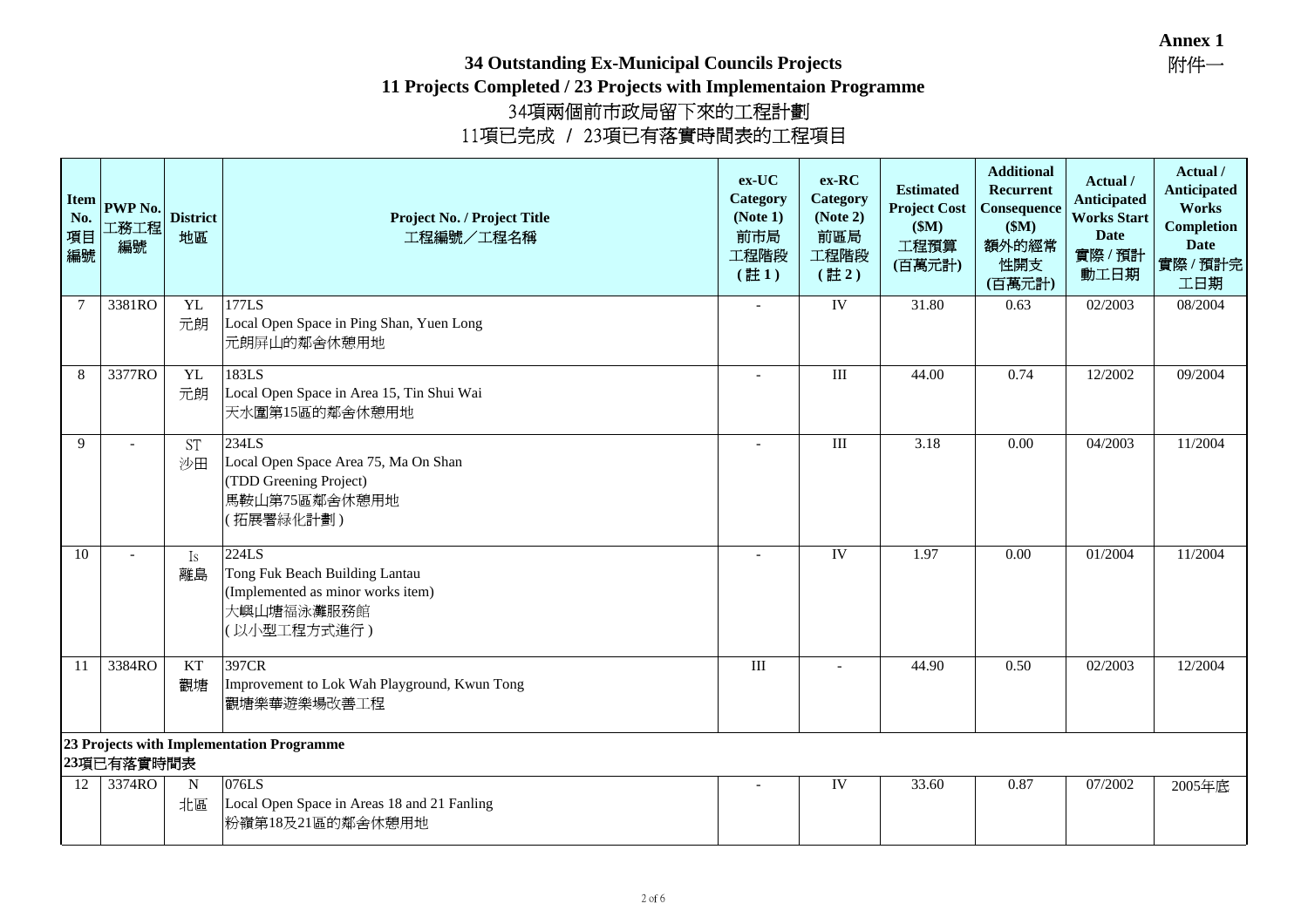### **34 Outstanding Ex-Municipal Councils Projects**

| <b>Item</b><br>No.<br>項目<br>編號 | PWP No.<br>工務工程<br>編號    | <b>District</b><br>地區 | Project No. / Project Title<br>工程編號/工程名稱                                                                               | ex-UC<br>Category<br>(Note 1)<br>前市局<br>工程階段<br>$(\pm 1)$ | $ex-RC$<br>Category<br>(Note 2)<br>前區局<br>工程階段<br>$(\pm 2)$ | <b>Estimated</b><br><b>Project Cost</b><br>\$M\$<br>工程預算<br>(百萬元計) | <b>Additional</b><br>Recurrent<br>Consequence<br>\$M\$<br>額外的經常<br>性開支<br>(百萬元計) | Actual /<br><b>Anticipated</b><br><b>Works Start</b><br><b>Date</b><br>實際/預計<br>動工日期 | Actual /<br><b>Anticipated</b><br>Works<br><b>Completion</b><br><b>Date</b><br>實際/預計完<br>工日期 |
|--------------------------------|--------------------------|-----------------------|------------------------------------------------------------------------------------------------------------------------|-----------------------------------------------------------|-------------------------------------------------------------|--------------------------------------------------------------------|----------------------------------------------------------------------------------|--------------------------------------------------------------------------------------|----------------------------------------------------------------------------------------------|
| 13                             | 3382RO                   | ${\rm TP}$<br>大埔      | 294LS<br>District Open Space in Area 5, Tai Po<br>大埔第5區的地區休憩用地                                                         | $\overline{\phantom{a}}$                                  | IV                                                          | 34.30                                                              | 0.50                                                                             | 12/2002                                                                              | 04/2005                                                                                      |
| 14                             | 3241RS                   | <b>TP</b><br>大埔       | 030LS<br>Football Pitch in Area 5, Tai Po<br>大埔第5區的足球場                                                                 | $\overline{a}$                                            | IV                                                          | 43.00                                                              | 1.30                                                                             | 12/2002                                                                              | 05/2005                                                                                      |
| 15                             | $\overline{\phantom{a}}$ | Is<br>離島              | 271LS<br>Tung Wan Beach Building Cheung Chau<br>(To be implemented as minor works item)<br>長洲東灣泳灘服務館<br>(以小型工程方式進行)    | $\overline{a}$                                            | III                                                         | 13.00                                                              | 0.00                                                                             | 01/2003                                                                              | 10/2005                                                                                      |
| 16                             | 3373RO                   | Is<br>離島              | 283LS<br>District Open Space in Area 7, Tung Chung<br>大嶼山東涌第7區的地區休憩用地                                                  |                                                           | III                                                         | 58.70                                                              | 1.30                                                                             | 02/2003                                                                              | 04/2005                                                                                      |
| 17                             | 3386RO                   | <b>TM</b><br>屯門       | 154LS<br>District Open Space Area 18 Tuen Mun<br>屯門第18區的地區休憩用地                                                         | $\overline{\phantom{a}}$                                  | IV                                                          | 35.20                                                              | 1.10                                                                             | 05/2003                                                                              | 07/2005                                                                                      |
| 18                             | 3379RO                   | <b>YTM</b>            | 121CR<br>油尖旺 Cherry Street Park, Tai Kok Tsui<br>大角咀櫻桃街公園                                                              | $\rm III$                                                 |                                                             | 76.60                                                              | 2.20                                                                             | 12/2003                                                                              | 09/2006                                                                                      |
| 19                             | $\overline{a}$           | <b>TM</b><br>屯門       | 132LS<br>District Open Space Area 16 (Yau Oi South) Tuen Mun<br>(Funded by CLP)<br>屯門第16區(友愛南)地區休憩用地<br>(中華電力有限公司斥資興建) |                                                           | IV                                                          | 4.00                                                               | 0.00                                                                             | 07/2004                                                                              | 04/2005                                                                                      |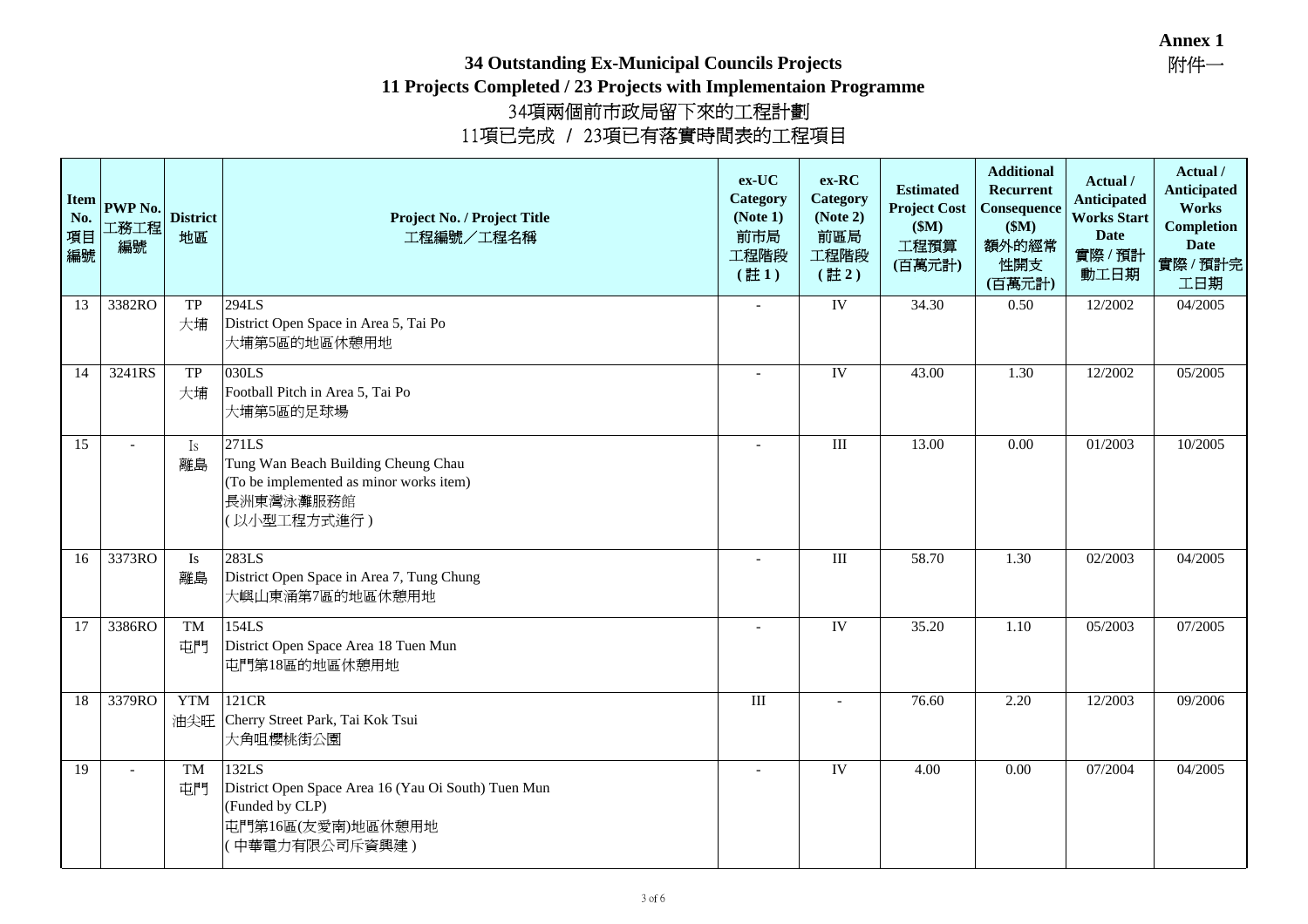### **34 Outstanding Ex-Municipal Councils Projects**

| <b>Item</b><br>No.<br>項目<br>編號 | PWP No.<br>工務工程<br>編號 | <b>District</b><br>地區 | Project No. / Project Title<br>工程編號/工程名稱                                                                                                                  | $ex-UC$<br>Category<br>(Note 1)<br>前市局<br>工程階段<br>$(\pm 1)$ | $ex-RC$<br>Category<br>(Note 2)<br>前區局<br>工程階段<br>$(\pm 2)$ | <b>Estimated</b><br><b>Project Cost</b><br>\$M)<br>工程預算<br>(百萬元計) | <b>Additional</b><br>Recurrent<br>Consequence<br>\$M\$<br>額外的經常<br>性開支<br>(百萬元計) | Actual /<br><b>Anticipated</b><br><b>Works Start</b><br>Date<br>實際/預計<br>動工日期 | Actual /<br><b>Anticipated</b><br>Works<br><b>Completion</b><br><b>Date</b><br>實際 / 預計完<br>工日期 |
|--------------------------------|-----------------------|-----------------------|-----------------------------------------------------------------------------------------------------------------------------------------------------------|-------------------------------------------------------------|-------------------------------------------------------------|-------------------------------------------------------------------|----------------------------------------------------------------------------------|-------------------------------------------------------------------------------|------------------------------------------------------------------------------------------------|
| 20                             | $\overline{a}$        | <b>TM</b><br>中門       | 315LS<br>Improvements to Butterfly Beach Area 44 (Ferry Pier) Tuen Mun<br>(To be implemented as minor works item)<br>屯門第44區(渡輪碼頭)蝴蝶灣泳灘改善工程<br>(以小型工程方式進行) |                                                             | IV                                                          | 7.80                                                              | 0.12                                                                             | 12/2004                                                                       | 06/2005                                                                                        |
| 21                             | 3244RS                | <b>ST</b><br>沙田       | 211LS<br>Hin Tin Swimming Pool - Phase 2<br>沙田顯田游泳池第2期工程                                                                                                  |                                                             | IV                                                          | 173.80                                                            | 6.05                                                                             | 03/2005                                                                       | 05/2007                                                                                        |
| 22                             |                       | KC                    | 458CR<br>九龍城 Sheung Lok Street Rest Garden (Site B), Kowloon City<br>(To be implemented as minor works item)<br>九龍城常樂街休憩花園(地盤乙)<br>(以小型工程方式進行)            | $\rm III$                                                   |                                                             | 13.90                                                             | 0.23                                                                             | 04/2005                                                                       | 06/2006                                                                                        |
| 23(i)                          | 3052RE                | -wide<br>全港<br>各區     | Territory Renovation of libraries - Phase 1 works<br>圖書館翻新工程 - 第一期工程                                                                                      | $\overline{a}$                                              |                                                             | 125.20                                                            | 0.00                                                                             | 05/2005                                                                       | 01/2007                                                                                        |
|                                | 23(ii) 3049RE         | -wide<br>全港<br>各區     | Territory Renovation of libraries - Phase 2 works<br>圖書館翻新工程 - 第二期工程                                                                                      |                                                             |                                                             | 120.00                                                            | 2.10                                                                             | 02/2007                                                                       | 11/2008                                                                                        |
| 24                             | 3390RO                | YL<br>元朗              | 320LS<br>Local Open Space in Areas 25, 25A and 25B, Tin Shui Wai, Yuen Long<br>元朗天水圍第25、25A、25B區的鄰舍休憩用地                                                   |                                                             | IV                                                          | 66.00                                                             | 0.89                                                                             | 11/2005                                                                       | 07/2007                                                                                        |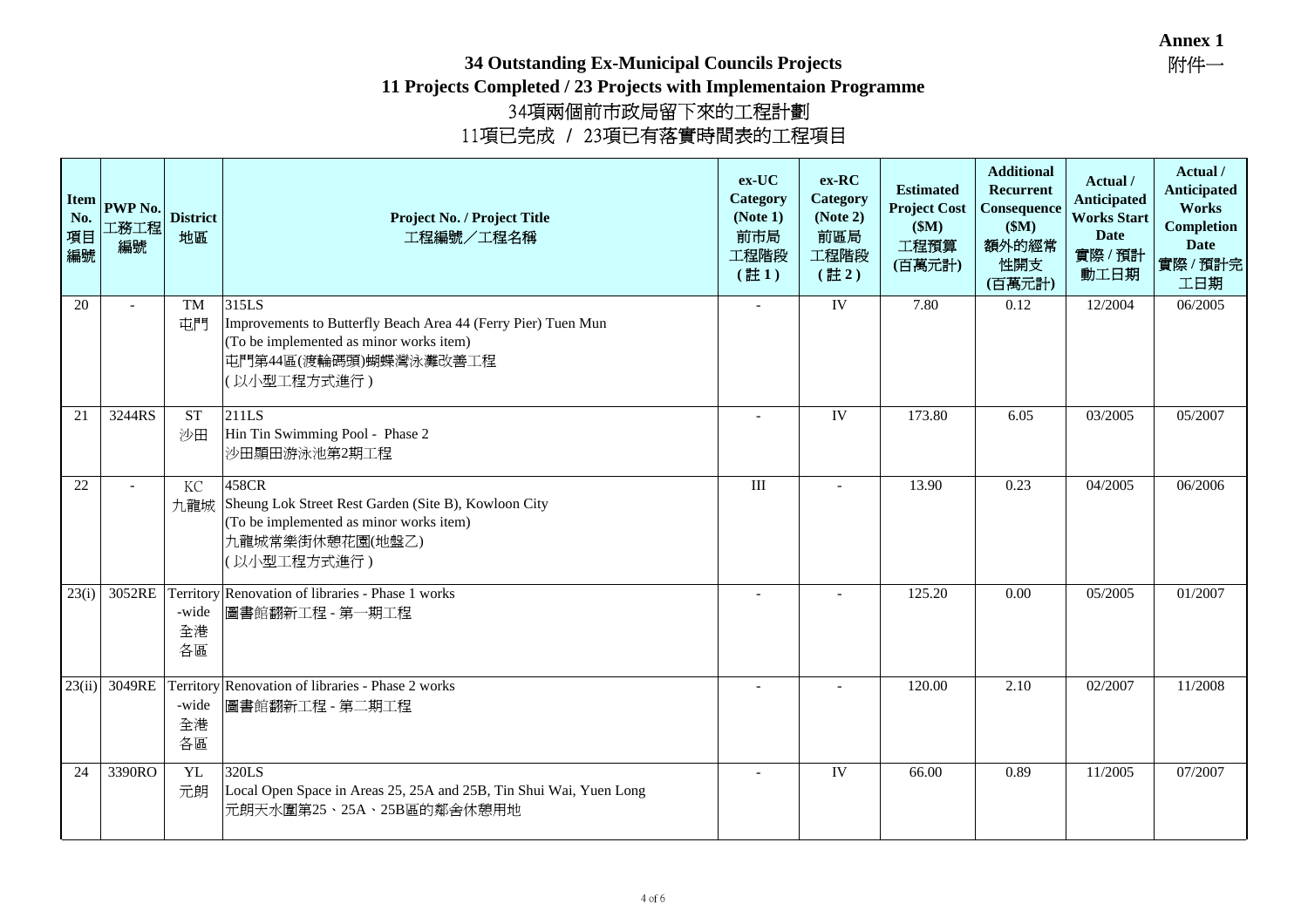### **34 Outstanding Ex-Municipal Councils Projects**

| <b>Item</b><br>No.<br>項目<br>編號 | <b>PWP No.</b><br>工務工程<br>編號 | <b>District</b><br>地區 | Project No. / Project Title<br>工程編號/工程名稱                                                                                         | $ex-UC$<br>Category<br>(Note 1)<br>前市局<br>工程階段<br>$(\pm 1)$ | $ex-RC$<br>Category<br>(Note 2)<br>前區局<br>工程階段<br>$(\pm 2)$ | <b>Estimated</b><br><b>Project Cost</b><br>\$M\$<br>工程預算<br>(百萬元計) | <b>Additional</b><br>Recurrent<br>Consequence<br>\$M\$<br>額外的經常<br>性開支<br>(百萬元計) | Actual /<br><b>Anticipated</b><br><b>Works Start</b><br><b>Date</b><br>實際/預計<br>動工日期 | Actual /<br><b>Anticipated</b><br>Works<br><b>Completion</b><br><b>Date</b><br>實際 / 預計完<br>工日期 |
|--------------------------------|------------------------------|-----------------------|----------------------------------------------------------------------------------------------------------------------------------|-------------------------------------------------------------|-------------------------------------------------------------|--------------------------------------------------------------------|----------------------------------------------------------------------------------|--------------------------------------------------------------------------------------|------------------------------------------------------------------------------------------------|
| 25                             | 3396RO                       | Is<br>離島              | 282LS<br>District Open Space Area 2 Tung Chung Lantau<br>大嶼山東涌第2區的地區休憩用地                                                         | $\overline{\phantom{a}}$                                    | $\rm III$                                                   | 37.80                                                              | 0.70                                                                             | 11/2005                                                                              | 08/2007                                                                                        |
| 26                             | 3394RO                       | N<br>北區               | 137LS<br>District Open Space in Area 39, Fanling/Sheung Shui<br>粉嶺/上水第39區的地區休憩用地                                                 | IV<br>$\overline{a}$                                        |                                                             | 34.70                                                              | 0.84                                                                             | 11/2005                                                                              | 08/2007                                                                                        |
| 27                             | 3399RO                       | TW<br>荃灣              | 300LS<br>District Open Space in Area 35, Tsuen Wan - Phase 2<br>荃灣第35區的地區休憩用地 一 第二期工程                                            |                                                             | IV                                                          | 49.50                                                              | 1.90                                                                             | 11/2005                                                                              | 11/2007                                                                                        |
| 28                             | 3242RS                       | $\rm SK$<br>西貢        | 298LS<br>Tseung Kwan O Sports Ground<br>將軍澳運動場                                                                                   |                                                             | IV                                                          | 293.10                                                             | 6.80                                                                             | 12/2005                                                                              | 12/2008                                                                                        |
| 29                             | $3 - 1RS$                    | <b>Is</b><br>離島       | 22MF<br>Indoor Recreation Centre (Type C) cum Library in Area 17 Tung Chung Lantau<br>大嶼山東涌第17區體育館(C型)兼圖書館                       | $\blacksquare$                                              | $\rm III$                                                   | 272.00                                                             | 10.56                                                                            | 05/2006                                                                              | 01/2009                                                                                        |
| 30                             | 3-31RO                       | $\mathbf E$<br>東區     | 365CR<br>Improvement to Victoria Park - Swimming Pool Complex<br>維多利亞公園重建工程 - 游泳池場館                                              | IV                                                          | $\overline{\phantom{a}}$                                    | 260.00                                                             | 4.21                                                                             | 06/2006                                                                              | 10/2008                                                                                        |
| 31                             | $\overline{a}$               | <b>TM</b><br>屯門       | 326LS<br>Local Open Space Area 52 (Ching Chung) Tuen Mun<br>(Implemented as minor works item)<br>屯門第52區(青松)鄰舍休憩用地<br>〔以小型工程方式進行) | $\overline{\phantom{a}}$                                    | IV                                                          | 8.51                                                               | 0.00                                                                             | 12/2006                                                                              | 12/2007                                                                                        |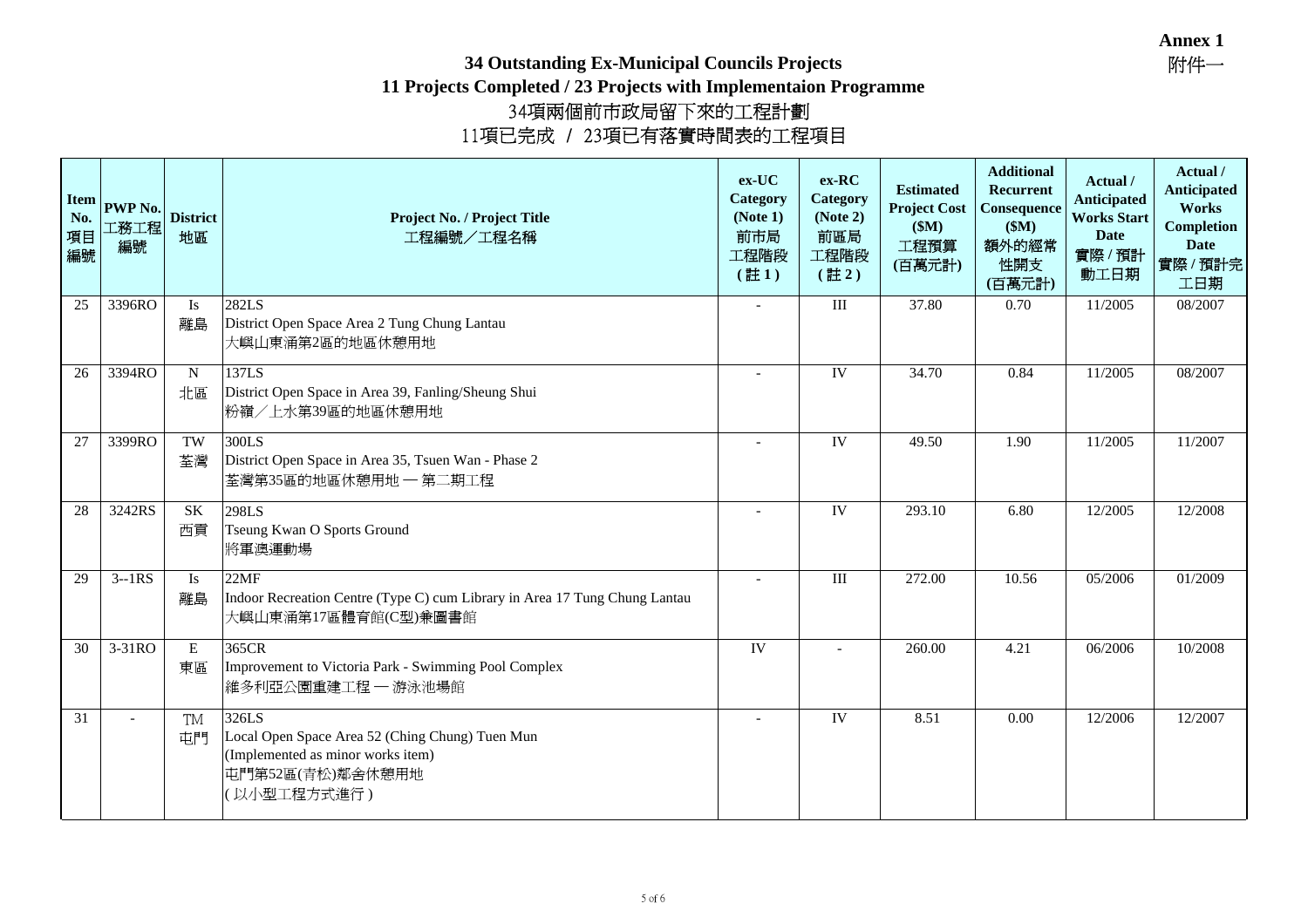### **34 Outstanding Ex-Municipal Councils Projects**

**11 Projects Completed / 23 Projects with Implementaion Programme** <sup>34</sup>項兩個前市政局留下來的工程計劃 <sup>11</sup>項已完成 / 23項已有落實時間表的工程項目

| <b>Item</b><br>No.<br>項目<br>編號 | <b>PWP No.</b><br>工務工程<br>編號 | <b>District</b><br>地區 | Project No. / Project Title<br>工程編號/工程名稱         | $ex-UC$<br><b>Category</b><br>(Note 1)<br>前市局<br>工程階段<br>[註1) | $ex-RC$<br><b>Category</b><br>(Note 2)<br>前區局<br>工程階段<br>(註2) | <b>Estimated</b><br><b>Project Cost</b><br>\$M\$<br>工程預算<br>(百萬元計) | <b>Additional</b><br>Recurrent<br>Consequence<br>(SM)<br>額外的經常<br>性開支<br>(百萬元計) | Actual /<br>Anticipated<br><b>Works Start</b><br>Date<br>實際/預計<br>動工日期 | Actual /<br>Anticipated<br>Works<br><b>Completion</b><br>Date<br>實際 / 預計完<br>工日期 |
|--------------------------------|------------------------------|-----------------------|--------------------------------------------------|---------------------------------------------------------------|---------------------------------------------------------------|--------------------------------------------------------------------|---------------------------------------------------------------------------------|------------------------------------------------------------------------|----------------------------------------------------------------------------------|
| 32                             | 3388RO                       | <b>SSP</b>            | 204CR                                            | III                                                           |                                                               | 47.98                                                              | 1.09                                                                            | 02/2007                                                                | 01/2009                                                                          |
|                                |                              | 深水埗                   | Sham Shui Po Park (Stage II)                     |                                                               |                                                               |                                                                    |                                                                                 |                                                                        |                                                                                  |
|                                |                              |                       | 深水埗公園(第II階段)                                     |                                                               |                                                               |                                                                    |                                                                                 |                                                                        |                                                                                  |
| 33                             | 3-52RO                       | <b>SK</b>             | 311LS                                            |                                                               | IV                                                            | 52.10                                                              | 1.24                                                                            | 04/2007                                                                | 02/2009                                                                          |
|                                |                              | 西貢                    | District Open Space Area 40A, Tseung Kwan O      |                                                               |                                                               |                                                                    |                                                                                 |                                                                        |                                                                                  |
|                                |                              |                       | 將軍澳第40A區休憩用地                                     |                                                               |                                                               |                                                                    |                                                                                 |                                                                        |                                                                                  |
| 34                             | 3-54RO                       | <b>TM</b>             | 260LS                                            |                                                               | IV                                                            | 63.80                                                              | 1.29                                                                            | 04/2007                                                                | 02/2009                                                                          |
|                                |                              | 屯門                    | Local Open Space Area 16 (Yau Oi South) Tuen Mun |                                                               |                                                               |                                                                    |                                                                                 |                                                                        |                                                                                  |
|                                |                              |                       | 屯門第16區(友愛南)鄰舍休憩用地                                |                                                               |                                                               |                                                                    |                                                                                 |                                                                        |                                                                                  |

**2,294.86 52.65**

- 
- 
- 
- 

註 1 : 前市局工程階段<br>階段 I - 正在興建

- 
- 
- 
- 

### Note 1 : ex-UC Category Note 2 : ex-RC Category

- Cat I Construction is underway Cat I Council's funding already approved
- Cat II Council's funding already approved Cat II Sketch design and rough estimation of costs approved
- Cat III Blanning brief (including schedule of accommodation approved Cat III Planning brief (including schedule of accomodation) approved
- Cat IV Preliminary plan accepted Cat IV Preliminary justifications accepted

# 工程階段 $\overline{1}$ 程階段 $\overline{1}$

- 
- 工程階段 階段 I 正在興建 階段 I 費用已獲局方批准 階段 II 費用已獲局方批准 階段 II 設計草圖及所需的大約費用已獲批准 階段 III- 發展規模及設施明細表已獲批准 階段 III- 規模大綱(包括設施明細表)已獲批准 階段 IV- 初步計劃已獲接納 階段 IV- 初步理由已獲接納
	-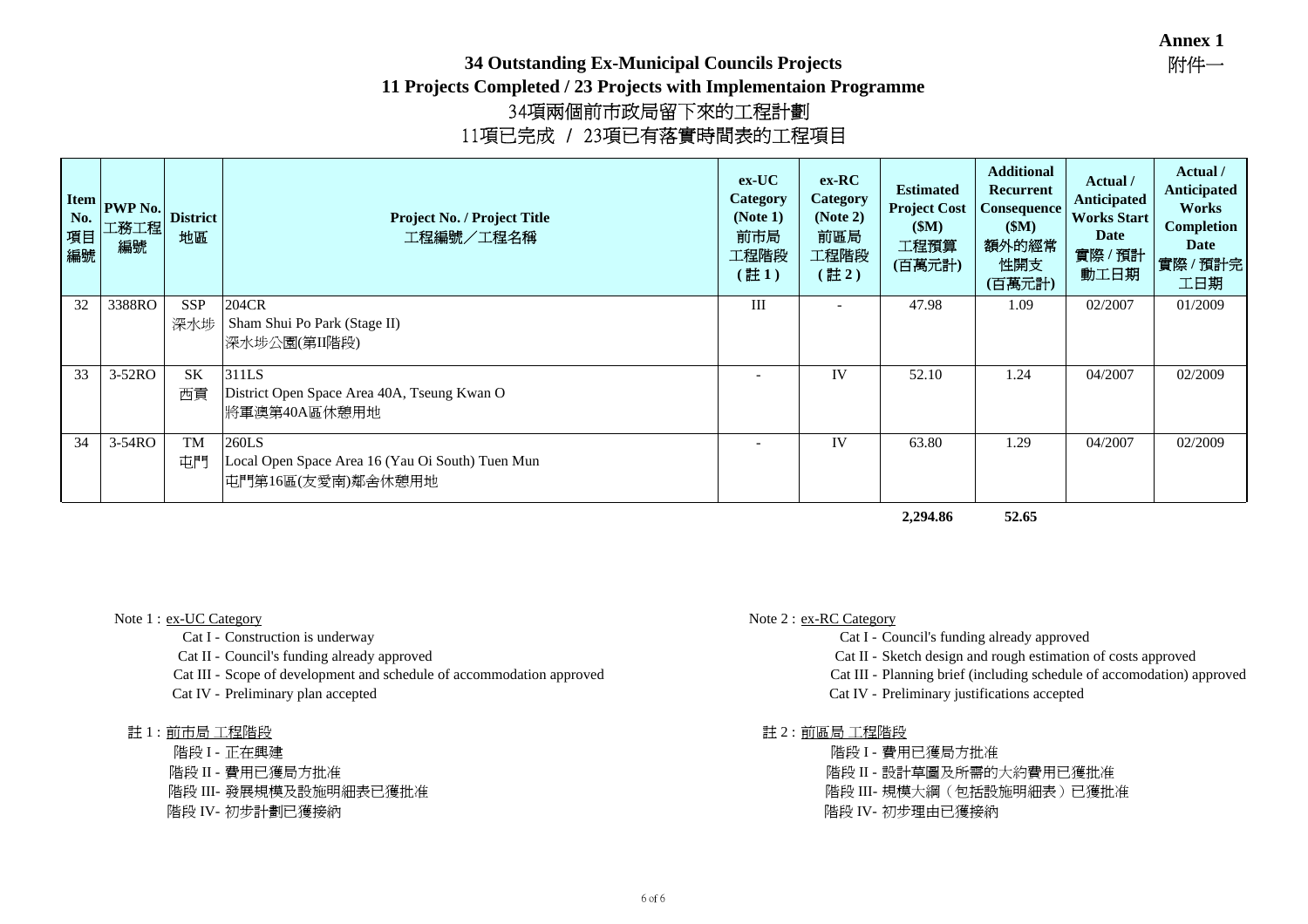### **25 Projects Recommended for Priority Implementation in 2005 Policy Address 25 nmended for Priority Implementation in 2005 Polic**<br>項2005年施政報告建議優先推行的工程計劃

| <b>Item</b><br>No.<br>項目<br>編號 | PWP No.<br>工務工程<br>編號 | <b>District</b><br>地區 | Project No. / Project Title<br>工程編號/工程名稱                                                                         | $ex-UC$<br>Category<br>(Note 1)<br>前市局<br>工程階段<br>$(\pm 1)$ | $ex-RC$<br>Category<br>(Note 2)<br>前區局<br>工程階段<br>$(\pm 2)$ | <b>Estimated</b><br><b>Project Cost</b><br>\$M\$<br>工程預算<br>(百萬元計) | <b>Additional</b><br>Recurrent<br>Consequence<br>\$M\$<br>額外的經常性 預計動工日<br>開支<br>(百萬元計) | <b>Anticipated</b><br><b>Works Start</b><br><b>Date</b><br>期 | <b>Anticipated</b><br>Works<br><b>Completion</b><br><b>Date</b><br>預計完工日<br>期 |
|--------------------------------|-----------------------|-----------------------|------------------------------------------------------------------------------------------------------------------|-------------------------------------------------------------|-------------------------------------------------------------|--------------------------------------------------------------------|----------------------------------------------------------------------------------------|--------------------------------------------------------------|-------------------------------------------------------------------------------|
| $\mathbf{1}$                   | $3-1RG$               | ${\bf E}$<br>東區       | 050CX<br>Siu Sai Wan Complex<br>小西灣市政大廈                                                                          | IV                                                          |                                                             | 210.00                                                             | 12.00                                                                                  | Mid 2009<br>2009年中                                           | Early 2012<br>2012年初                                                          |
| 2                              |                       | ${\bf E}$<br>東區       | Non ex-PMC Project<br>並不屬於前臨市局工程項目<br>Improvement works to Victoria Park Tennis Centre<br>維多利亞公園網球場改善工程          | $\overline{a}$                                              |                                                             | 83.00                                                              | 1.20                                                                                   | 2006                                                         | Early 2009<br>2009年初                                                          |
| 3                              |                       | $\rm KC$<br>九龍城       | Non ex-PMC Project<br>並不屬於前臨市局工程項目<br>Construction of an Annex Building for the Ko Shan Theatre<br>高山劇場新翼        | $\overline{\phantom{a}}$                                    |                                                             | 110.00                                                             | 6.30                                                                                   | 2009                                                         | Late 2011<br>2011年底                                                           |
| $\overline{4}$                 | 3-30RO                | C&W<br>中西區            | 388CR<br>Sun Yat Sen Memorial Park (Phase II)<br>中山紀念公園(第二期)                                                     | $\rm III$                                                   |                                                             | 360.00                                                             | 9.20                                                                                   | Mid 2009<br>2009年中                                           | Mid 2012<br>2012年中                                                            |
| 5                              | 3-47RO                | ${\bf S}$<br>南區       | 307CR<br>Recreational Development of the 'LO' site at North Ap Lei Chau<br>Reclamation<br>鴨脷洲北部填海區「鄰舍休憩用地」康樂發展工程 | IV                                                          |                                                             | 38.00                                                              | 1.00                                                                                   | Early 2009<br>2009年初                                         | Early 2011<br>2011年初                                                          |
| 6                              | 3-69RO                | <b>YTM</b><br>油尖旺     | 405CR<br>Open Space at Tai Kok Tsui Temporary Market<br>在大角咀臨時街市闢建休憩用地                                           | IV                                                          |                                                             | 14.50                                                              | 0.50                                                                                   | Late 2006<br>2006年底                                          | Mid 2008<br>2008年中                                                            |
| 7                              |                       | <b>WTS</b><br>黃大仙     | 116CR<br>Ngau Chi Wan Recreation Ground<br>牛池灣遊樂場                                                                | $\mathbf{III}$                                              |                                                             | 195.74                                                             | 2.00                                                                                   | Early 2010<br>2010年初                                         | Late 2012<br>2012年底                                                           |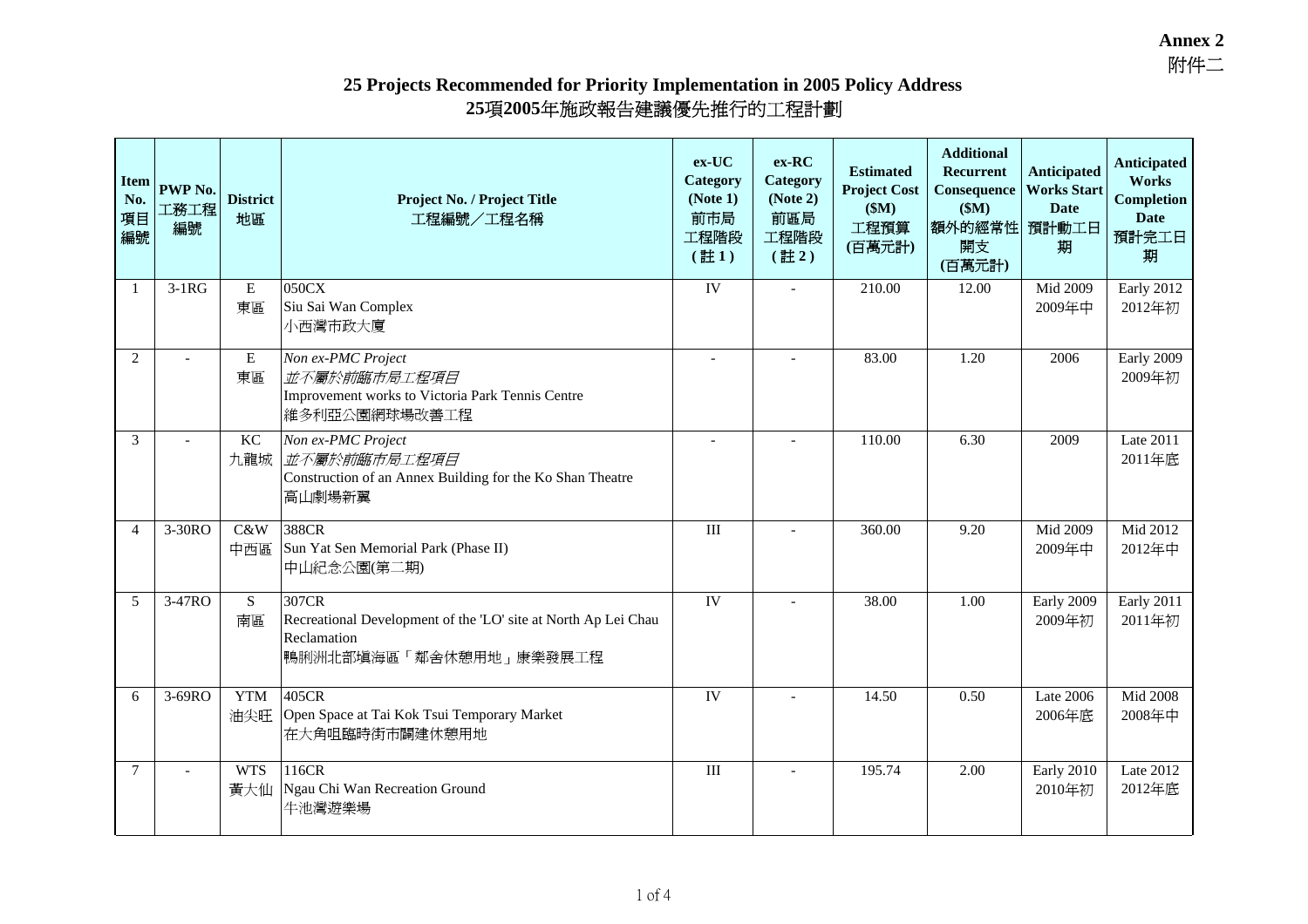### **25 Projects Recommended for Priority Implementation in 2005 Policy Address 25 nmended for Priority Implementation in 2005 Polic**<br>項2005年施政報告建議優先推行的工程計劃

| <b>Item</b><br>No.<br>項目<br>編號 | PWP No.<br>工務工程<br>編號 | <b>District</b><br>地區 | <b>Project No. / Project Title</b><br>工程編號/工程名稱                                                                                                                                                                                                      |                | ex-RC<br>Category<br>(Note 2)<br>前區局<br>工程階段<br>$(\pm 2)$ | <b>Estimated</b><br><b>Project Cost</b><br>\$M\$<br>工程預算<br>(百萬元計) | <b>Additional</b><br>Recurrent<br>Consequence<br>\$M\$<br>額外的經常性<br>開支<br>(百萬元計) | <b>Anticipated</b><br><b>Works Start</b><br><b>Date</b><br>預計動工日<br>期 | Anticipated<br>Works<br><b>Completion</b><br><b>Date</b><br>預計完工日<br>期 |
|--------------------------------|-----------------------|-----------------------|------------------------------------------------------------------------------------------------------------------------------------------------------------------------------------------------------------------------------------------------------|----------------|-----------------------------------------------------------|--------------------------------------------------------------------|----------------------------------------------------------------------------------|-----------------------------------------------------------------------|------------------------------------------------------------------------|
| 8                              | 3-63RO                | <b>WTS</b><br>黃大仙     | 319CR<br>'DO' Development at Po Kong Village Road<br>蒲崗村道「地區休憩用地」發展工程                                                                                                                                                                                | IV             |                                                           | 321.00                                                             | 4.00                                                                             | Early 2009<br>2009年初                                                  | Early 2012<br>2012年初                                                   |
| 9                              | 5238RS                | <b>KT</b><br>觀塘       | 218CR<br>Provision of recreational facilities on Jordan Valley former<br>Landfill<br>(Formerly title - Provision of an Ecological Park and other<br>Recreational Facilities on Jordan Valley former Landfill)<br>佐敦谷堆填區康樂設施工程<br>(前名-佐敦谷堆填區臨時康樂發展工程) | $\mathbf{III}$ |                                                           | 93.98                                                              | 7.00                                                                             | Early 2008<br>2008年初                                                  | Early 2011<br>2011年初                                                   |
| 10                             |                       | TP<br>大埔              | 051LS<br>Leisure Centre Area 33 Tai Po<br>大埔第33區康樂中心                                                                                                                                                                                                 |                | $\mathbf{I}$                                              | 122.20                                                             | 10.00                                                                            | 2011                                                                  | Late 2013<br>2013年底                                                    |
| 11                             |                       | <b>TP</b><br>大埔       | Non ex-PMC Project<br>並不屬於前臨市局工程項目<br>Development of an artificial beach at Lung Mei<br>在龍尾發展人造沙灘                                                                                                                                                    |                |                                                           | 57.00                                                              | 5.90                                                                             | 2008                                                                  | <b>Late 2010</b><br>2010年底                                             |
| 12                             |                       | YL<br>元朗              | 316LS<br>District Open Space Area 107 Tin Shui Wai<br>天水圍第107區地區休憩用地                                                                                                                                                                                 |                | IV                                                        | 126.80                                                             | 1.00                                                                             | Early 2008<br>2008年初                                                  | Mid 2010<br>2010年中                                                     |
| 13                             | 3-17RS                | <b>YL</b><br>元朗       | 69LS<br>Tin Shui Wai Public Library cum Indoor Recreation Centre<br>天水圍公共圖書館兼體育館                                                                                                                                                                     |                | $\rm III$                                                 | 540.00                                                             | 26.00                                                                            | Mid 2009<br>2009年中                                                    | Late 2011<br>2011年底                                                    |
| 14                             | $3-16RS$              | <b>YL</b><br>元朗       | 096LS<br>Public Library and Indoor Recreation Centre, Area 3 Yuen Long<br>元朗第3區公共圖書館及體育館                                                                                                                                                             |                | $\rm III$                                                 | 288.00                                                             | 15.00                                                                            | Mid 2012<br>2012年中                                                    | Late 2014<br>2014年底                                                    |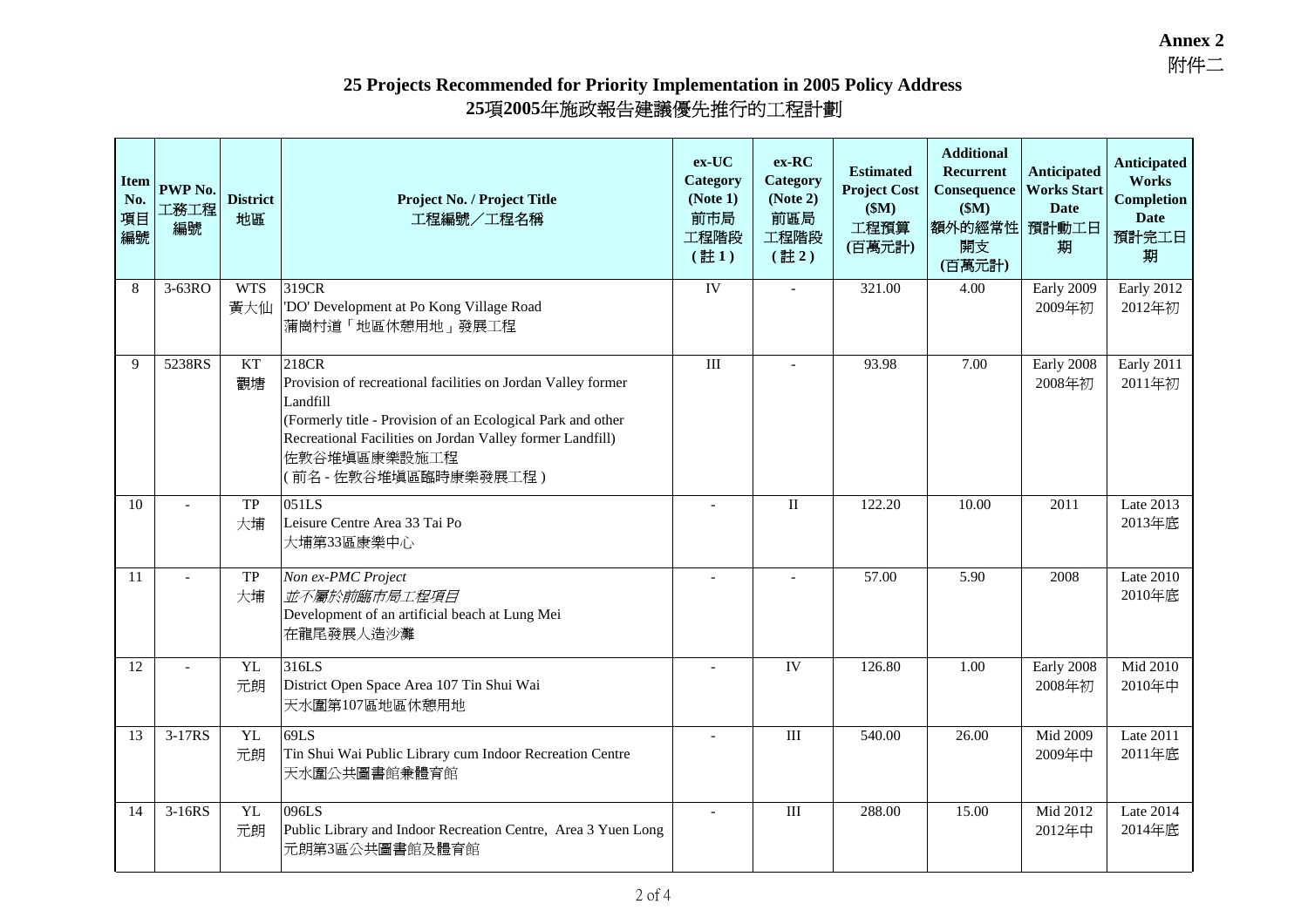### **25 Projects Recommended for Priority Implementation in 2005 Policy Address 25 nmended for Priority Implementation in 2005 Polic**<br>項2005年施政報告建議優先推行的工程計劃

| <b>Item</b><br>No.<br>項目<br>編號 | <b>PWP No.</b><br>工務工程<br>編號 | <b>District</b><br>地區 | Project No. / Project Title<br>工程編號/工程名稱                                                                                  | $ex-UC$<br>Category<br>(Note 1)<br>前市局<br>工程階段<br>$(\pm 1)$ | $ex-RC$<br>Category<br>(Note 2)<br>前區局<br>工程階段<br>$(\pm 2)$ | <b>Estimated</b><br><b>Project Cost</b><br>\$M\$<br>工程預算<br>(百萬元計) | <b>Additional</b><br>Recurrent<br>Consequence<br>\$M\$<br>額外的經常性<br>開支<br>(百萬元計) | <b>Anticipated</b><br><b>Works Start</b><br><b>Date</b><br>預計動工日<br>期 | Anticipated<br>Works<br><b>Completion</b><br><b>Date</b><br>預計完工日<br>期 |
|--------------------------------|------------------------------|-----------------------|---------------------------------------------------------------------------------------------------------------------------|-------------------------------------------------------------|-------------------------------------------------------------|--------------------------------------------------------------------|----------------------------------------------------------------------------------|-----------------------------------------------------------------------|------------------------------------------------------------------------|
| 15                             | 3-13RS                       | <b>TM</b><br>屯門       | 040LS<br>Swimming Pool Complex Area 1 (San Wai Court) Tuen Mun<br>屯門第1區(新圍苑)游泳池場館                                         | ${\rm IV}$                                                  |                                                             | 261.00                                                             | 10.00                                                                            | Mid 2010<br>2010年中                                                    | Late 2012<br>2012年底                                                    |
| 16                             | 3-45RO                       | $\mathbf N$<br>北區     | 071LS<br>Local Open Space Area 28 Fanling/Sheung Shui<br>粉嶺/上水第28區鄰舍休憩用地                                                  | $\overline{a}$                                              | $\mathbf{I}$                                                | 38.00                                                              | 0.50                                                                             | Early 2009<br>2009年初                                                  | Mid 2011<br>2011年中                                                     |
| 17                             |                              | N<br>北區               | 171LS<br>Indoor Recreation Centre Area 28A Fanling/Sheung Shui<br>粉嶺/上水第28A區體育館                                           |                                                             | $\rm III$                                                   | 167.45                                                             | 12.00                                                                            | Mid 2012<br>2012年中                                                    | Late 2014<br>2014年底                                                    |
| 18                             | 3-51RO                       | <b>ST</b><br>沙田       | 313LS<br>Ma On Shan Waterfront Promenade<br>馬鞍山海濱長廊                                                                       |                                                             | IV                                                          | 169.00                                                             | 2.00                                                                             | Early 2008<br>2008年初                                                  | Late 2011<br>2011年底                                                    |
| 19                             | 3-39RO                       | <b>KwT</b><br>葵青      | 293LS<br>District Open Space Area 9 Tsing Yi<br>青衣第9區地區休憩用地                                                               |                                                             | IV                                                          | 143.00                                                             | 2.00                                                                             | Early 2009<br>2009年初                                                  | Late 2011<br>2011年底                                                    |
| 20                             |                              | KwT<br>葵青             | Non ex-PMC Project<br>並不屬於前臨市局工程項目<br>Shek Yam Estate Phases I and IV District Open Space<br>Development<br>石蔭邨第1及4期地區休憩處 |                                                             |                                                             | 40.00                                                              | 1.40                                                                             | Early 2009<br>2009年初                                                  | Late 2011<br>2011年底                                                    |
| 21                             | $3 - 2RS$                    | <b>Is</b><br>離島       | 292LS<br>Swimming Pool Complex Area 2, Tung Chung, Lantau<br>大嶼山東涌新市鎮第2區游泳池場館                                             |                                                             | IV                                                          | 200.00                                                             | 10.00                                                                            | Mid 2011<br>2011年中                                                    | Early 2014<br>2014年初                                                   |
| 22                             | 3-35RO                       | Is<br>離島              | 284LS<br>District Open Space Area 18 Tung Chung Lantau<br>大嶼山東涌第18區地區休憩用地                                                 |                                                             | IV                                                          | 158.00                                                             | 2.00                                                                             | Early 2009<br>2009年初                                                  | Late 2011<br>2011年底                                                    |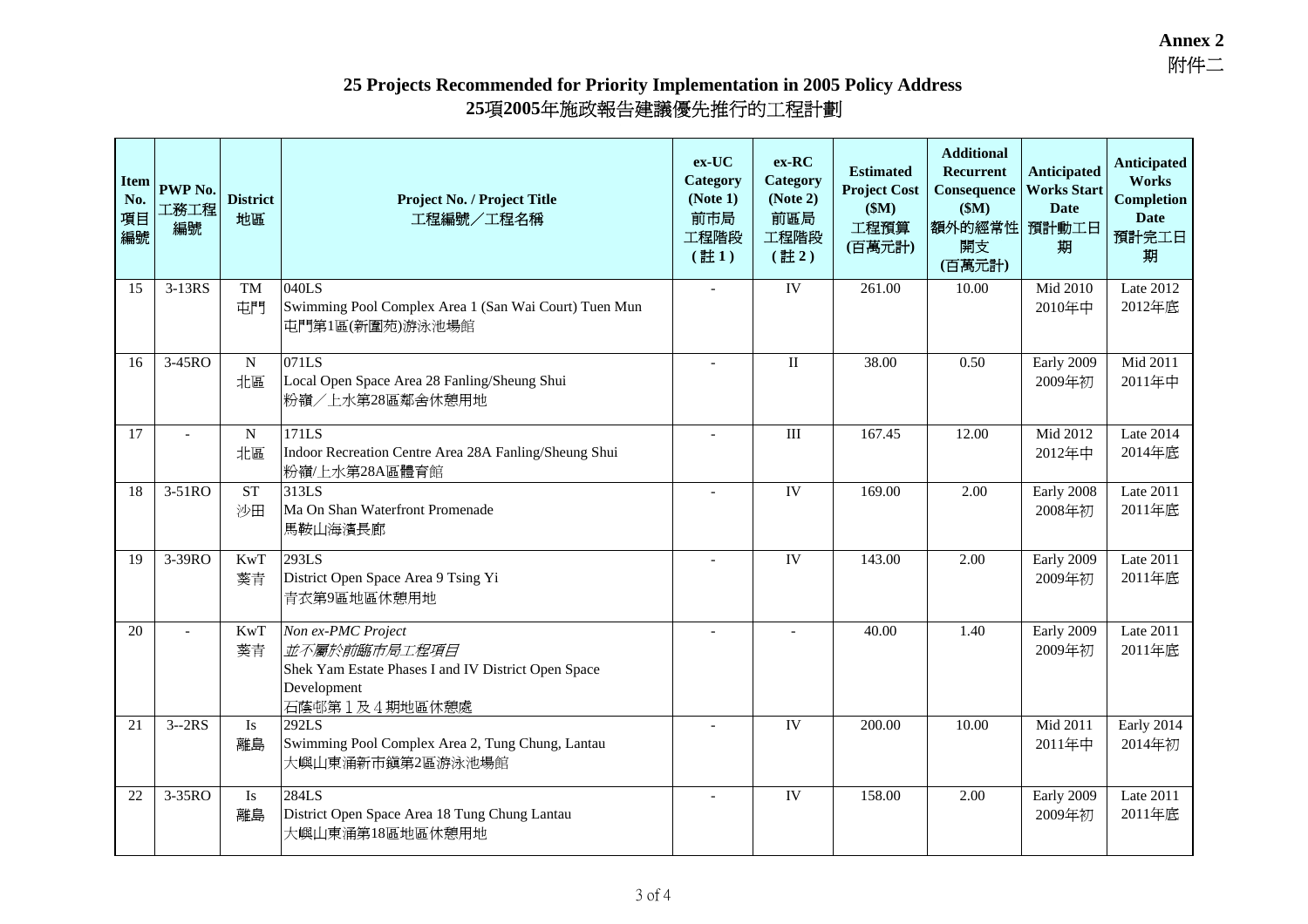# **25 Projects Recommended for Priority Implementation in 2005 Policy Address** ommended for Priority Implementation in 2005 Polic<br>25項2005年施政報告建議優先推行的工程計<mark>劃</mark>

| <b>Item</b><br>No.<br>項目<br>編號 | PWP No.<br>工務工程<br>編號 | <b>District</b><br>地區 | <b>Project No. / Project Title</b><br>工程編號/工程名稱                            | $ex-UC$<br>Category<br>(Note 1)<br>前市局<br>工程階段<br>(註1) | $ex-RC$<br>Category<br>(Note 2)<br>前區局<br>工程階段<br>(註2) | <b>Estimated</b><br><b>Project Cost</b><br>\$M\$<br>工程預算<br>(百萬元計) | <b>Additional</b><br>Recurrent<br>Consequence<br>\$M)<br> 額外的經常性 <br>開支<br>(百萬元計) | <b>Anticipated</b><br><b>Works Start</b><br>Date<br>預計動工日<br>期 | Anticipated<br>Works<br><b>Completion</b><br>Date<br>預計完工日<br>期 |
|--------------------------------|-----------------------|-----------------------|----------------------------------------------------------------------------|--------------------------------------------------------|--------------------------------------------------------|--------------------------------------------------------------------|-----------------------------------------------------------------------------------|----------------------------------------------------------------|-----------------------------------------------------------------|
| 23                             | $3-3RM$               | <b>SK</b><br>西貢       | 027MF<br>Tseung Kwan O Complex, Area 44, Tseung Kwan O<br>將軍澳44區綜合大摟       |                                                        | III                                                    | 370.00                                                             | 4.80                                                                              | Mid 2011<br>2011年中                                             | Late 2013<br>2013年底                                             |
| 24                             |                       | TW<br>荃灣              | 299LS<br>Local Open Space Sham Tseng Area 50 Tsuen Wan<br>荃灣第50區深井鄰舍休憩用地   |                                                        | IV                                                     | 25.80                                                              | 0.50                                                                              | Late 2008<br>2008年底                                            | Late $2010$<br>2010年底                                           |
| 25                             |                       | TW<br>荃灣              | 276LS<br>Ecological Park (Tso Kung Tam Valley Tsuen Wan)<br>自然生態公園(荃灣曹公潭谷) | $\overline{\phantom{a}}$                               | III                                                    | 274.27                                                             | 8.00                                                                              | 2011                                                           | Late 2013<br>2013年底                                             |

**4,406.74 154.30**

Cat III - Scope of development and schedule of accommodation approved Cat III - Planning brief (including schedule of accomodation) approved

# ・・・・・・・・<br>註 1 : <u>前市局 工程階段</u>

Note 1 : ex-UC Category Note 2 : ex-RC Category

Cat I - Construction is underway Cat I - Council's funding already approved

Cat II - Council's funding already approved Cat II - Sketch design and rough estimation of costs approved

Cat IV - Preliminary plan accepted Cat IV - Preliminary justifications accepted

註 2 : 前區局 工程階段<br>階段 I - 費用已獲局方批准 工程階段 階段 I - 正在興建 階段 I - 費用已獲局方批准 階段 II - 費用已獲局方批准 階段 II - 設計草圖及所需的大約費用已獲批准 階段 III- 發展規模及設施明細表已獲批准 階段 III- 規劃大綱(包括設施明細表)已獲批准 階段 IV- 初步計劃已獲接納 階段 IV- 初步理由已獲接納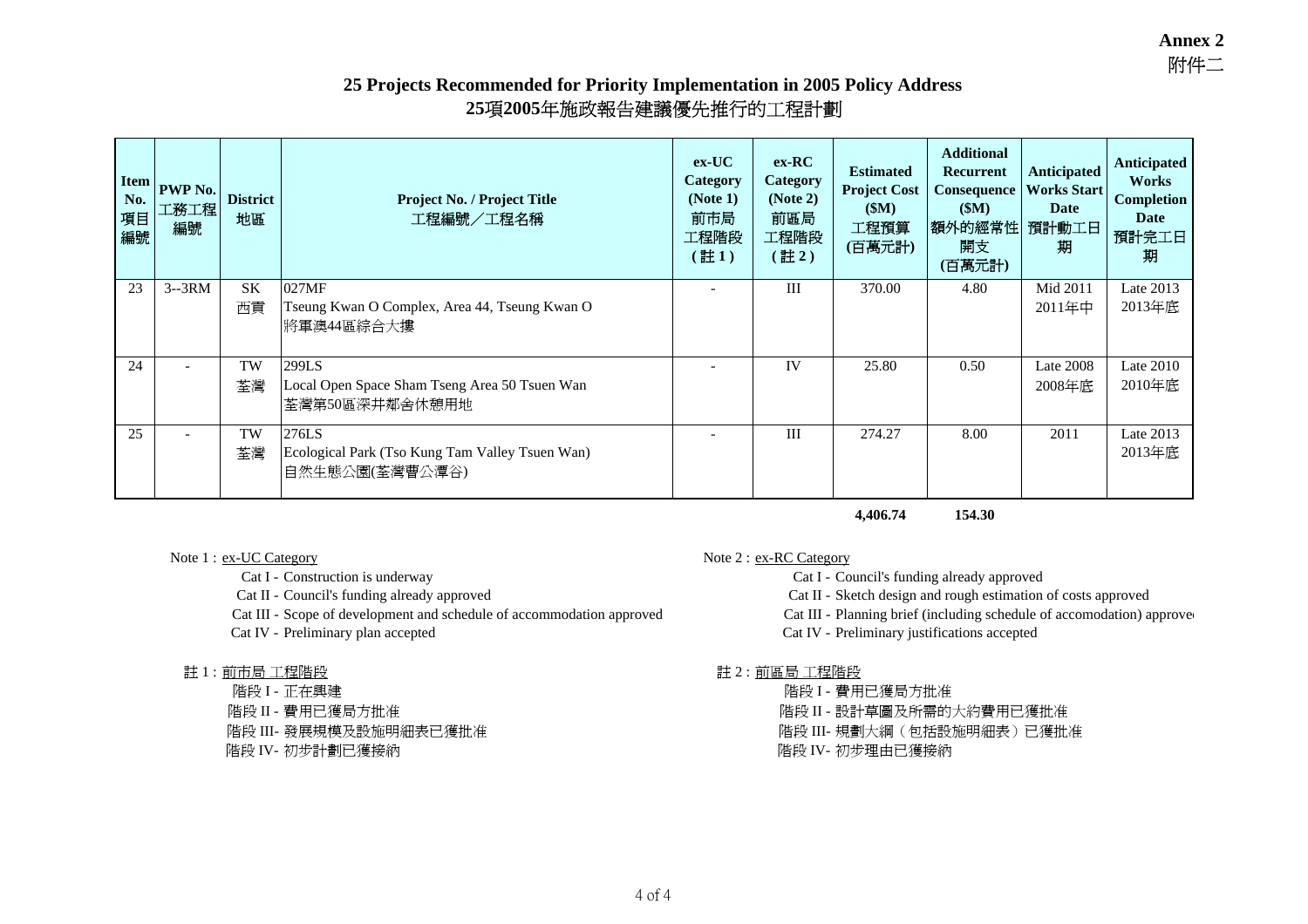# **12 Projects Deferred/Deleted and Reasons**  12 項擱置或刪除的工程計劃及原因

|     | Project<br>工程計劃                                                                                               | <b>Reasons for Deferral/Deletion</b><br>擱置或刪除的原因                                                                                                                                                                                                                                                                                                                                                                                                                                                                                                                                                                                                                                                                                                                                                                                                                                                                                                                  |
|-----|---------------------------------------------------------------------------------------------------------------|-------------------------------------------------------------------------------------------------------------------------------------------------------------------------------------------------------------------------------------------------------------------------------------------------------------------------------------------------------------------------------------------------------------------------------------------------------------------------------------------------------------------------------------------------------------------------------------------------------------------------------------------------------------------------------------------------------------------------------------------------------------------------------------------------------------------------------------------------------------------------------------------------------------------------------------------------------------------|
| (1) | Chai Wan<br>Vehicle Depot,<br><b>Eastern District</b><br>東區<br>柴灣車房                                           | The proposed LCS facilities are office<br>and<br>storage<br>requirements. LCSD has asked the Government Property<br>Agency to incorporate the requirement in the project at Chong<br>Fu Road in Chai Wan Industrial Area.<br>擬建的文康設施為辦公和貯物用途,康文署已要求政府產<br>業署在發展創富道柴灣工業區的工程時,將其有關要求納<br>入計劃之內。                                                                                                                                                                                                                                                                                                                                                                                                                                                                                                                                                                                                                                                                     |
| (2) | Chung Hau<br>Street Garden,<br>Kowloon City<br>九龍城<br>忠孝街花園                                                   | The project site is densely wooded. Development of the<br>project involves extensive slope stabilization works and felling<br>of trees and plants. It will be more environmentally friendly<br>to preserve the natural habitat and the primary plants on the<br>site.<br>工程地盤植有大量林木,發展這項工程計劃須進行大規模<br>的斜坡鞏固工程及砍划樹木,保育該處的自然環境和原生<br>植物相信對環境更為有利。                                                                                                                                                                                                                                                                                                                                                                                                                                                                                                                                                                                                                   |
| (3) | Temporary<br>Recreational<br>Development at<br>Ma Yau Tong<br><b>West Landfill</b><br>馬游塘西<br>堆填區臨時<br>康樂發展工程 | Of the ex-PMC capital works projects involving the LCS<br>facilities, eight are located in restored landfill sites. As the<br>development of recreational facilities on restored landfill sites<br>is still on trial, LCSD is of the view that the development of<br>other landfill sites will be carried out later after the<br>Environmental Protection Department (EPD) has obtained<br>more relevant experience. In the meantime, LCSD and EPD<br>are studying other alternatives, such as inviting non-profit-<br>making bodies or national sports associations to develop the<br>remaining sites with a view to maximizing the land use.<br>In fact, there are Lam Tin Park, Lam Tin Service Reservoir<br>Playground and Lam Tin Bus Terminus Sitting-out Area in the<br>vicinity of Ma Yau Tong West Landfill for the use of the<br>residents in the neighbourbood.<br>在前臨市局的文康設施基本工程計劃中,有八項位於已修<br>復的堆填區。由於在經修復的堆填區發展康樂設施,仍在<br>試驗階段,康文署認為待環境保護署取得較多經驗後,才 |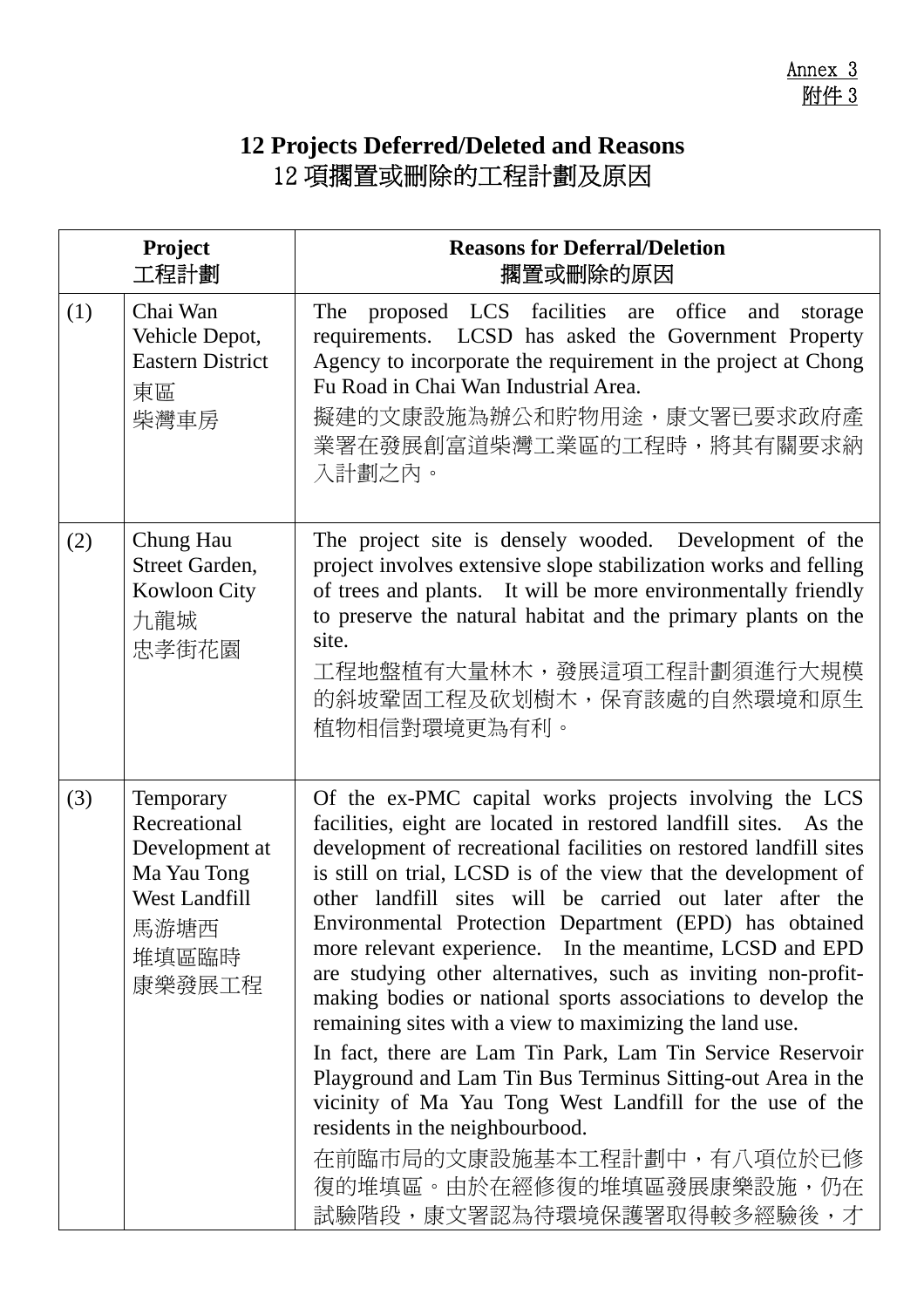|     | <b>Project</b><br>工程計劃                                                           | <b>Reasons for Deferral/Deletion</b><br>擱置或刪除的原因                                                                                                                                                                                                                                                                                                                                                                                                                                                                                          |
|-----|----------------------------------------------------------------------------------|-------------------------------------------------------------------------------------------------------------------------------------------------------------------------------------------------------------------------------------------------------------------------------------------------------------------------------------------------------------------------------------------------------------------------------------------------------------------------------------------------------------------------------------------|
|     |                                                                                  | 落實其他堆填區的發展計劃。在此期間,康文署會與環境<br>保護署研究其他方案,例如邀請非牟利團體或體育總會發<br>展餘下的堆填區,務求地盡其用。<br>其實,在馬游塘西堆填區附近亦設有藍田公園、藍田配水<br>庫遊樂場和藍田巴士總站休憩處,供附近居民使用。                                                                                                                                                                                                                                                                                                                                                                                                         |
| (4) | Recreational<br>Development at<br>Wong Chuk<br>Hang<br>黃竹坑<br>康樂發展工程             | The site is being occupied by many village houses. Massive<br>land resumption is needed for implementation of the project.<br>The Planning Department is conducting the Planning and<br>Development Study on Hong Kong Island South and the<br>project site may be affected.<br>There are Wong Chuk Hang Road Garden and the amenity plot<br>at Wong Chuk Hang Interchange in the vicinity for the use of<br>the residents.<br>地盤目前建有大量村屋,必須進行大型的收地計劃方能推<br>行有關工程。<br>規劃署現正進行港島南規劃及發展研究,工程地盤可能受<br>到影響。<br>附近的黃竹坑道公園和黃竹坑交匯處小園地可供居民使<br>用。 |
| (5) | <b>Sports Ground</b><br>Package 6 at Mui<br>Wo, Lantau<br>大嶼山梅窩<br>第6分批工程運<br>動場 | The site is not available for development as site formation has<br>yet to be carried out.<br>Owing to small population in Mui Wo, the project will not be<br>pursued.<br>由於尚未進行地盤平整工程,地盤仍未可供發展。<br>由於梅窩人口太少,此項工程決定不予進行。                                                                                                                                                                                                                                                                                                                   |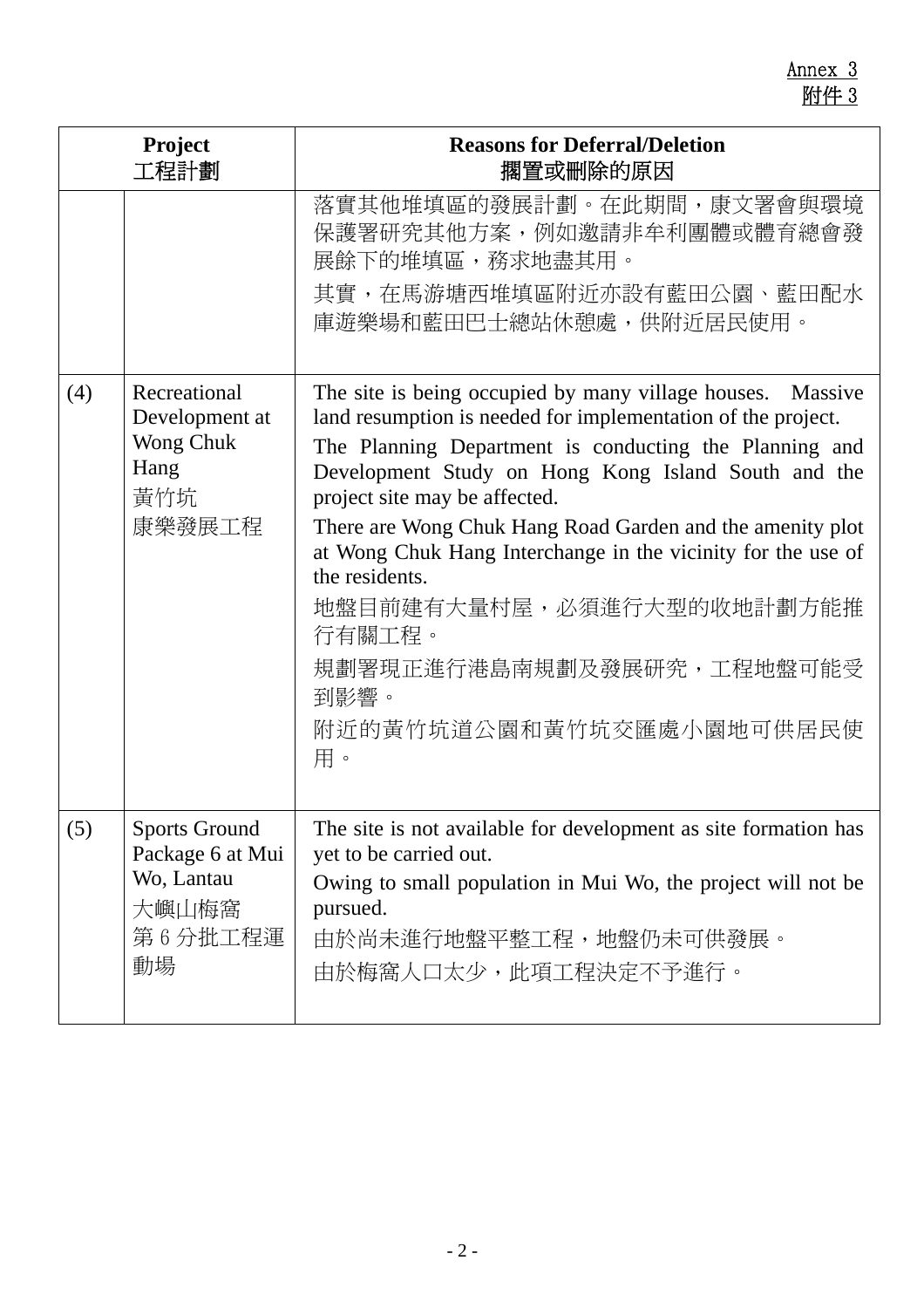|     | Project                                                                                        | <b>Reasons for Deferral/Deletion</b>                                                                                                                                                                                                                                                                                                                                                                                                                                                                                                                                                                                                                                                                                                                                                                                                                                                                                                                                    |
|-----|------------------------------------------------------------------------------------------------|-------------------------------------------------------------------------------------------------------------------------------------------------------------------------------------------------------------------------------------------------------------------------------------------------------------------------------------------------------------------------------------------------------------------------------------------------------------------------------------------------------------------------------------------------------------------------------------------------------------------------------------------------------------------------------------------------------------------------------------------------------------------------------------------------------------------------------------------------------------------------------------------------------------------------------------------------------------------------|
|     | 工程計劃                                                                                           | 擱置或刪除的原因                                                                                                                                                                                                                                                                                                                                                                                                                                                                                                                                                                                                                                                                                                                                                                                                                                                                                                                                                                |
| (6) | Indoor<br>Recreation<br>Centre Area 10B<br>Kwai Chung<br>葵涌第10B區體<br>育館                        | The nearby Osman Ramju Sadick Memorial Sports Centre and<br>North Kwai Chung Tang Shiu Kin Sports Centre provide a<br>wide variety of indoor sports facilities. In 2003/04, the<br>average usage rate of Osman Ramju Sadick Memorial Sports<br>Centre was 77%, while that of North Kwai Chung Tang Shiu<br>Kin Sports Centre was 68%. Both of them have spare<br>capacity to respond to new demands. At present, there are<br>four sports centres in Kwai Chung district and they can<br>basically meet the needs of the residents.<br>The Education and Manpower Bureau has requested to release<br>the project site for school development. The Kwai Tsing<br>District Council has no strong view on this request. Hence,<br>the project can be deleted.<br>附近的林士德體育館及北葵涌鄧肇堅體育館提供多類型室<br>內體育設施,林士德體育館在 2003/2004 年的平均使用率<br>為 77%;而北葵涌鄧肇堅體育館的平均使用率則為 68%,<br>兩者均尚有空間可以吸納新增的需求。現時葵涌區已有四<br>間體育館,基本上可以滿足居民的需要。<br>教育統籌局已要求把工程地盤用作發展學校,葵青區議會<br>對此要求並無強烈意見。因此此項工程項目可以刪除。 |
| (7) | Regional Indoor<br>Stadium Area<br>11A<br>Fanling/Sheung<br>Shui<br>粉嶺/上水<br>第11A 區區域<br>室內體育館 | The North District Council has agreed not to pursue this<br>project, whereas 007CE Civic Centre for the North District<br>would be retained for further planning.<br>北區區議會已同意不再進行此項工程,惟 007CE 項北區文<br>娛中心的工程會予以保留,並作進一步籌劃。                                                                                                                                                                                                                                                                                                                                                                                                                                                                                                                                                                                                                                                                                                                                              |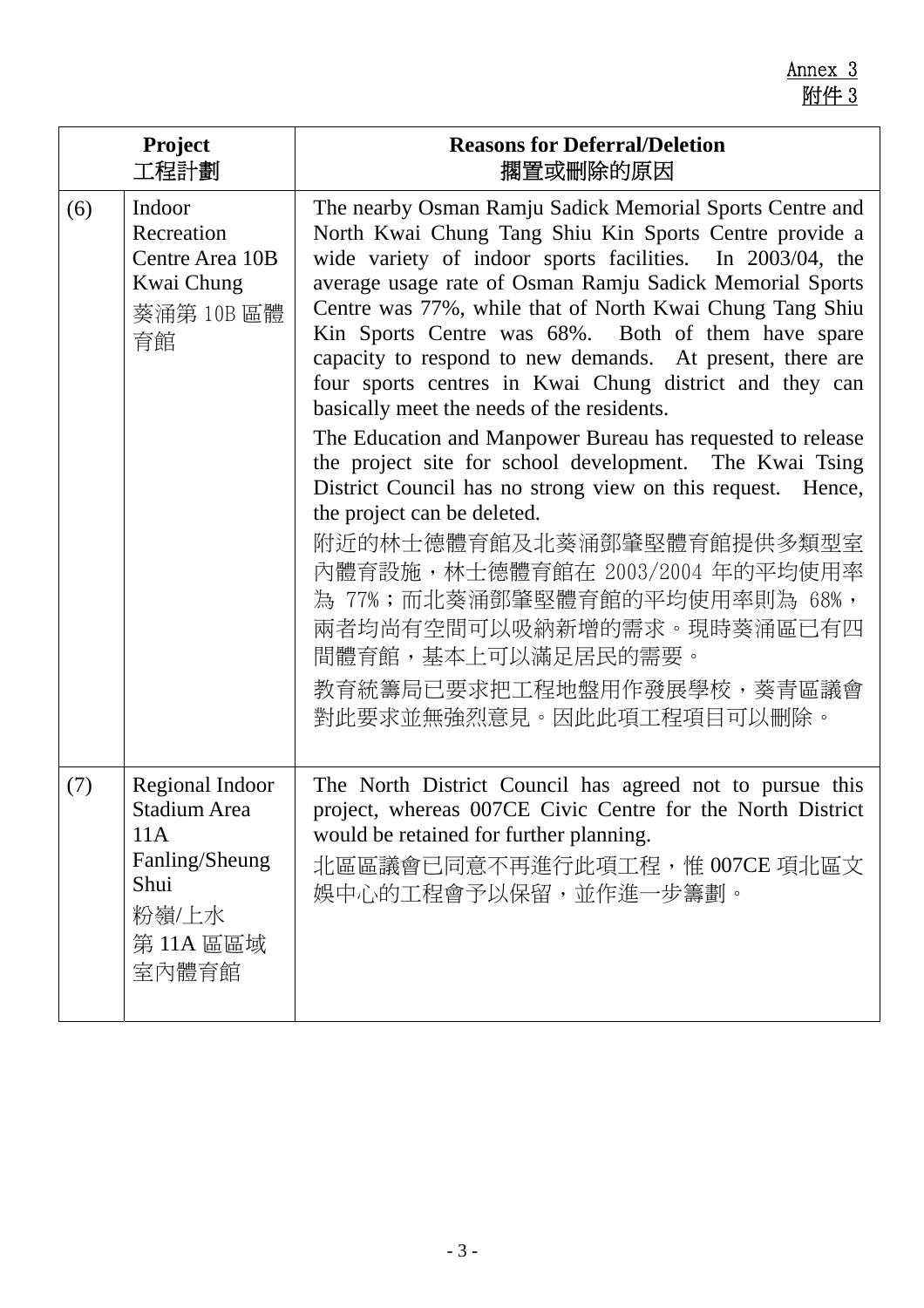|      | Project<br>工程計劃                                                                                   | <b>Reasons for Deferral/Deletion</b><br>擱置或刪除的原因                                                                                                                                                                                                                                                                                                                                                                                         |
|------|---------------------------------------------------------------------------------------------------|------------------------------------------------------------------------------------------------------------------------------------------------------------------------------------------------------------------------------------------------------------------------------------------------------------------------------------------------------------------------------------------------------------------------------------------|
| (8)  | District Open<br>Space Area 30<br>Tai Po<br>大埔第30區地<br>區休憩用地                                      | The site is situated on a densely vegetated slope. Development<br>works will involve extensive slope stabilization and the felling<br>of trees and primary plants. The project is not in line with the<br>conservation policy. For the above reason, the District<br>Council has agreed not to pursue this project.<br>地盤位處植有大量林木的斜坡,發展該處須進行大規模的<br>斜坡鞏固工程及砍划樹林,有違自然保育政策。基於上述<br>原因,區議會已同意不再進行此項工程。                                      |
| (9)  | District Open<br>Space Area 52<br>Tung Chung<br>Lantau<br>大嶼山東涌<br>第52區地區休<br>憩用地                 | Part of the site has been developed by the former Territory<br>Development Department and its remaining part is situated at<br>the reclamation area. As the development schedule of the<br>reclamation works at the site is not yet available, the open<br>space area project will be deferred.<br>部分地盤已由前拓展署發展,餘下的地盤位於填海區。由<br>於地盤的填海工程尚未有發展時間表,故休憩用地工程需<br>要擱置。                                                                        |
| (10) | District Open<br>Space Tsuen Wan<br><b>Bay Further</b><br>Reclamation<br>荃灣海灣<br>進一步填海區地<br>區休憩用地 | These two projects are situated at the proposed Tsuen Wan site<br>for further reclamation. The Housing, Planning and Lands<br>Bureau announced on 1 October 2003 that no reclamation<br>works would be carried out in the district while the Town<br>Planning Board also agreed on 5 December 2003 that the<br>reclamation area would be deleted from the Tsuen Wan Outline<br>Zoning Plan. Therefore the two projects will be deferred. |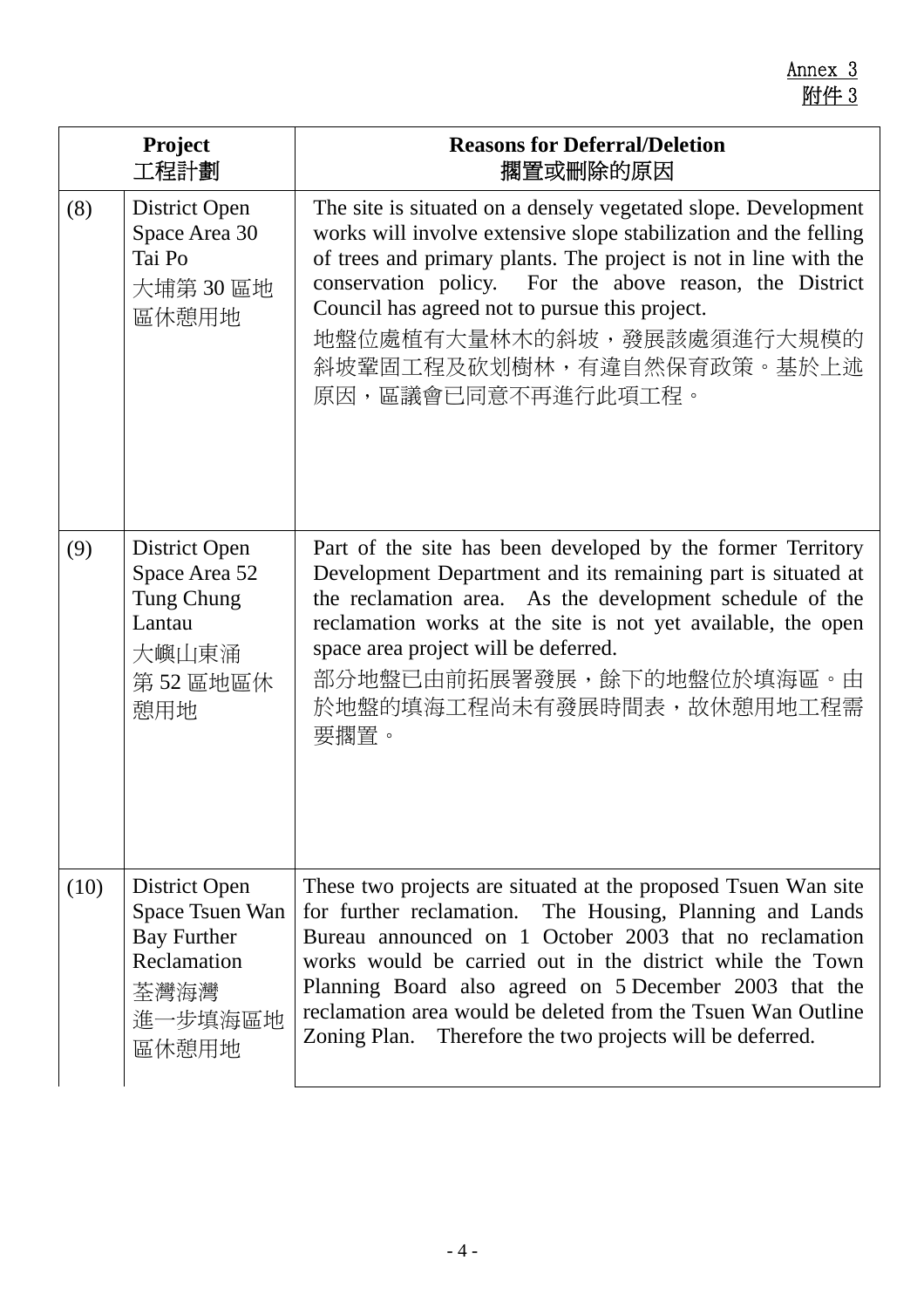Annex 3 附件 3

| <b>Project</b><br>工程計劃 |                                                                                              | <b>Reasons for Deferral/Deletion</b><br>擱置或刪除的原因                                                                                                                                                                                                                                                                                                |
|------------------------|----------------------------------------------------------------------------------------------|-------------------------------------------------------------------------------------------------------------------------------------------------------------------------------------------------------------------------------------------------------------------------------------------------------------------------------------------------|
| (11)                   | Waterfront<br>Promenade<br>Tsuen Wan Bay<br>Further<br>Reclamation<br>荃灣海灣<br>進一步填海區海<br>濱長廊 | 這兩項工程項目位於擬議的荃灣進一步填海區,房屋及規<br>劃地政局於 2003 年 10 月 1 日公布不再在該區填海,而城<br>市規劃委員會亦於 2003 年 12 月 5 日同意從荃灣分區計劃<br>大綱圖刪除該填海區,故此兩項工程都需要擱置。                                                                                                                                                                                                                   |
| (12)                   | District Open<br>Space Lo Wai<br>Area 39 Tsuen<br>Wan<br>荃灣第39區老<br>圍地區休憩用地                  | In the course of considering implementation of the project as<br>minor works, local residents have formally expressed that they<br>were satisfied with the present situation. We have been<br>granted approval by the District Council to have the project<br>deferred.<br>在考慮以小型工程方式推行有關工程計劃的過程中,區內<br>居民正式表示滿意現時情況。我們已獲得區議會的批准,<br>把有關工程計劃擱置。 |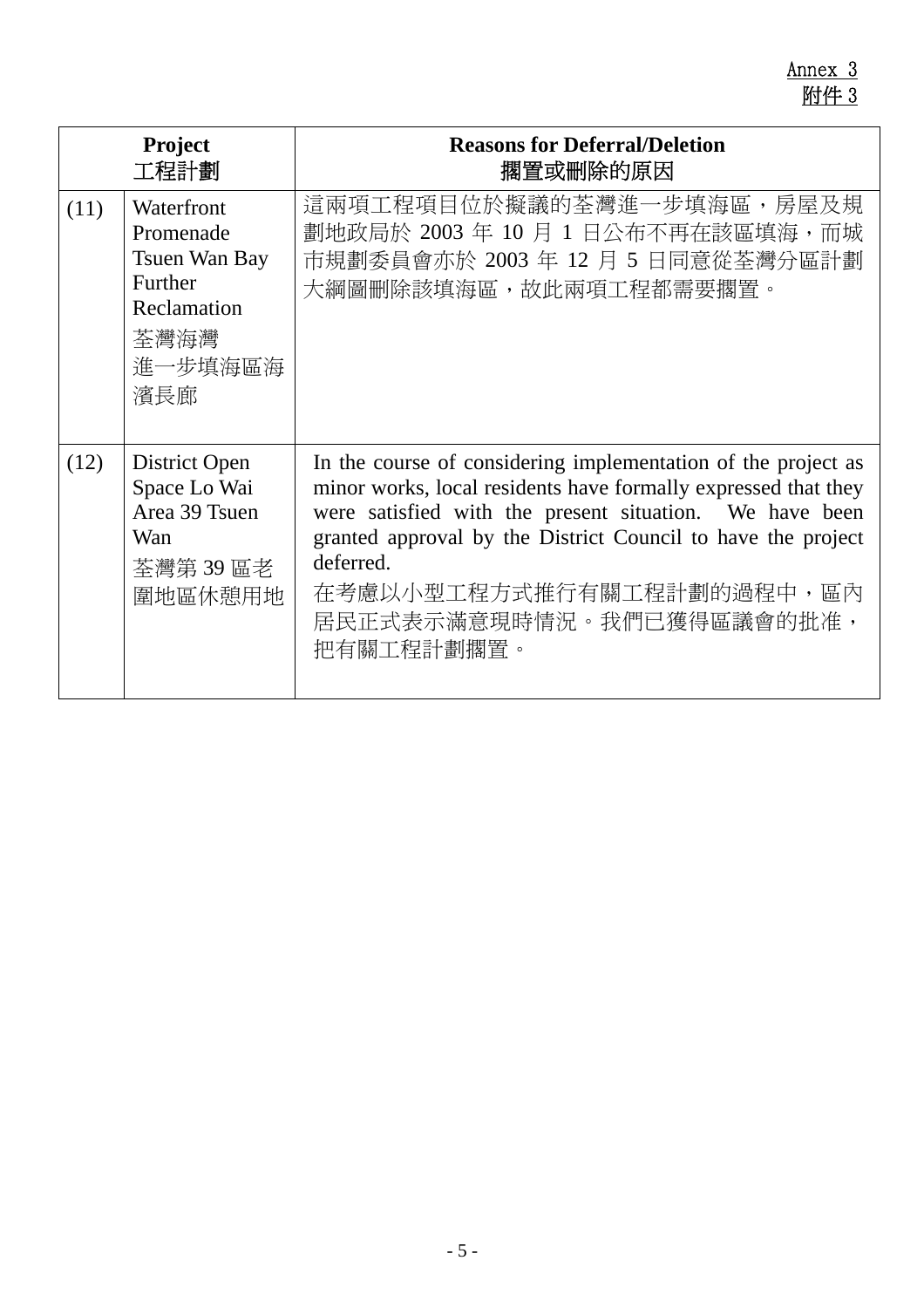## **70 Outstanding Ex-Municipal Council Projects put under further review (Notes 1 & 2)**  70 項兩個前市政局遺留下來有待進一步覆檢的基本工程計劃 ( # 1 及 2)

| <b>Item</b><br>No.<br>項目<br>編號 | <b>Project No. / Project Title</b><br>工程編號/工程名稱                                                                                             | ex-UC<br>Category<br>(Note 3)<br>前市局<br>工程階段<br>(註3) | ex-RC<br>Category<br>(Note 4)<br>前區局<br>工程階段<br>(註4) | <b>Estimated</b><br><b>Project Cost</b><br>(SM)<br>預算工程費用<br>(百萬元計) |  |  |
|--------------------------------|---------------------------------------------------------------------------------------------------------------------------------------------|------------------------------------------------------|------------------------------------------------------|---------------------------------------------------------------------|--|--|
|                                | Eastern 東區                                                                                                                                  |                                                      |                                                      |                                                                     |  |  |
| 1                              | Quarry Bay Park Phase II (Stages 2 & 3)<br>鰂魚涌公園第Ⅱ期(第2和3階段)                                                                                 |                                                      |                                                      | 82.80                                                               |  |  |
| 2                              | 338CR<br>Improvement of camping facilities in Lei Yue<br>Mun Park and Holiday Village<br>鯉魚門公園及度假村的營地設施改善工程                                 | III                                                  |                                                      | 119.95                                                              |  |  |
| 3                              | Proposed Park in Aldrich Bay<br>愛秩序灣擬建公園                                                                                                    |                                                      |                                                      | 82.50                                                               |  |  |
|                                | Southern 南區                                                                                                                                 |                                                      |                                                      |                                                                     |  |  |
| $\overline{4}$                 | 313CR<br>Replenishment of the Stanley Main Beach<br>赤柱正灘重新鋪沙工程                                                                              | Ш                                                    |                                                      | 48.39                                                               |  |  |
| 5                              | <b>126CR</b><br>Leisure Centre at Wah Fu<br>華富康樂中心                                                                                          | IV                                                   |                                                      | 499.65                                                              |  |  |
|                                | Central and Western 中西區                                                                                                                     |                                                      |                                                      |                                                                     |  |  |
| 6                              | 381CR<br><b>Proposed Education Centre cum Office</b><br>Accommodation at HK Zoological &<br><b>Botanical Gardens</b><br>香港動植物公園擬建的教育中心兼辦公樓宇 | Ш                                                    |                                                      | 7.00                                                                |  |  |
|                                | Kowloon City 九龍城                                                                                                                            |                                                      |                                                      |                                                                     |  |  |
| $\overline{7}$                 | 454CR<br>'LO' site at Chung Yee Street<br>位於忠義街的「鄰舍休憩用地」                                                                                    | IV                                                   |                                                      | 36.75                                                               |  |  |
| 8                              | <b>155CR</b><br>Lo Lung Hang Garden<br>老龍坑公園                                                                                                | IV                                                   |                                                      | 110.25                                                              |  |  |
|                                | Yau Tsim Mong 油尖旺                                                                                                                           |                                                      |                                                      |                                                                     |  |  |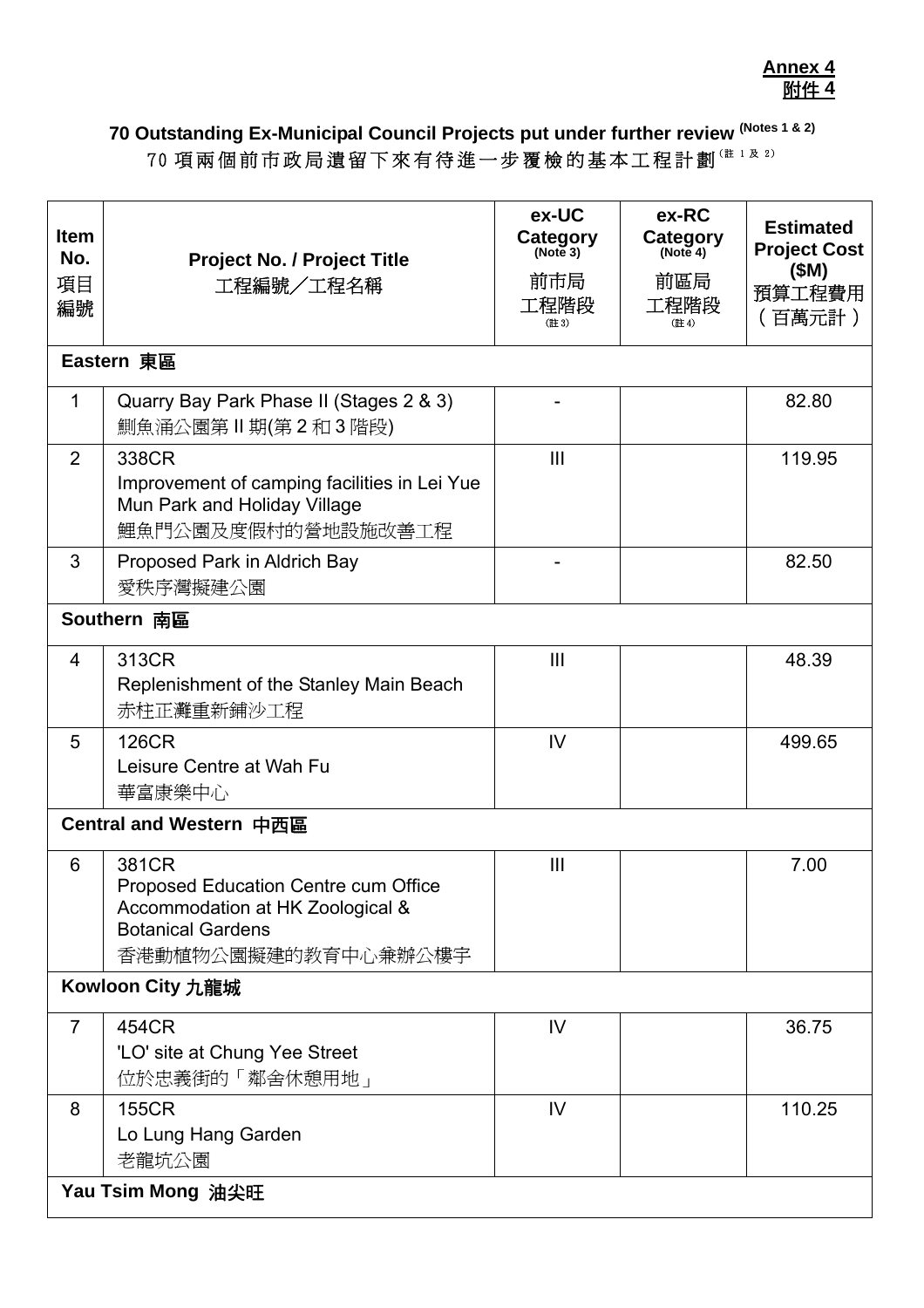| <b>Item</b><br>No.<br>項目<br>編號 | <b>Project No. / Project Title</b><br>工程編號/工程名稱                                                            | ex-UC<br>Category<br>(Note 3)<br>前市局<br>工程階段<br>(註3) | ex-RC<br>Category<br>前區局<br>工程階段<br>(註4) | <b>Estimated</b><br><b>Project Cost</b><br>(SM)<br>預算工程費用<br>(百萬元計) |
|--------------------------------|------------------------------------------------------------------------------------------------------------|------------------------------------------------------|------------------------------------------|---------------------------------------------------------------------|
| 9                              | 421CR<br>Open Space Development in West Kowloon<br><b>Reclamation at Road D10</b><br>西九龍填海區 D10 道路旁的休憩用地發展 | IV                                                   |                                          | 14.20                                                               |
| 10                             | 330CR<br>Regional Park at West Kowloon Reclamation<br>西九龍填海區地區公園                                           | IV                                                   |                                          | <b>Nil</b><br>無                                                     |
|                                | Sham Shui Po 深水埗                                                                                           |                                                      |                                          |                                                                     |
| 11                             | 399CR<br>Improvement to Cheung Sha Wan<br>Playground<br>長沙灣遊樂場改善工程                                         | $\mathbf{III}$                                       |                                          | 6.20                                                                |
| 12                             | 456CR<br>Lai Chi Kok Park Stage III (IGC-Phase IB)<br>荔枝角公園第Ⅲ期(室內康樂中心-第1B階<br>段)                           | III                                                  |                                          | 199.50                                                              |
| 13                             | 045CX<br><b>Tung Chau Street Complex</b><br>通州街市政大廈                                                        | $\mathbf{III}$                                       |                                          | 441.00                                                              |
|                                | Kwun Tong 觀塘                                                                                               |                                                      |                                          |                                                                     |
| 14                             | 092CR<br>Kai Tak Park<br>啓德公園                                                                              | $\mathbf{III}$                                       |                                          | 93.24                                                               |
| 15                             | 424CR<br>Lam Tin Park (Phase II) (i.e. Ma Yau Tong<br>Central Landfill)<br>藍田公園(第Ⅱ期)(即馬游塘中堆塡區)             | $\mathbf{III}$                                       |                                          | 43.47                                                               |
| 16                             | <b>120CR</b><br>Lam Tin North Family Leisure Centre<br>藍田北家庭康樂中心                                           | IV                                                   |                                          | 519.75                                                              |
|                                | Wan Chai 灣仔                                                                                                |                                                      |                                          |                                                                     |
| 17                             | 368CR<br>New Tennis Centre cum Carpark at Moreton                                                          | IV                                                   |                                          | 232.42                                                              |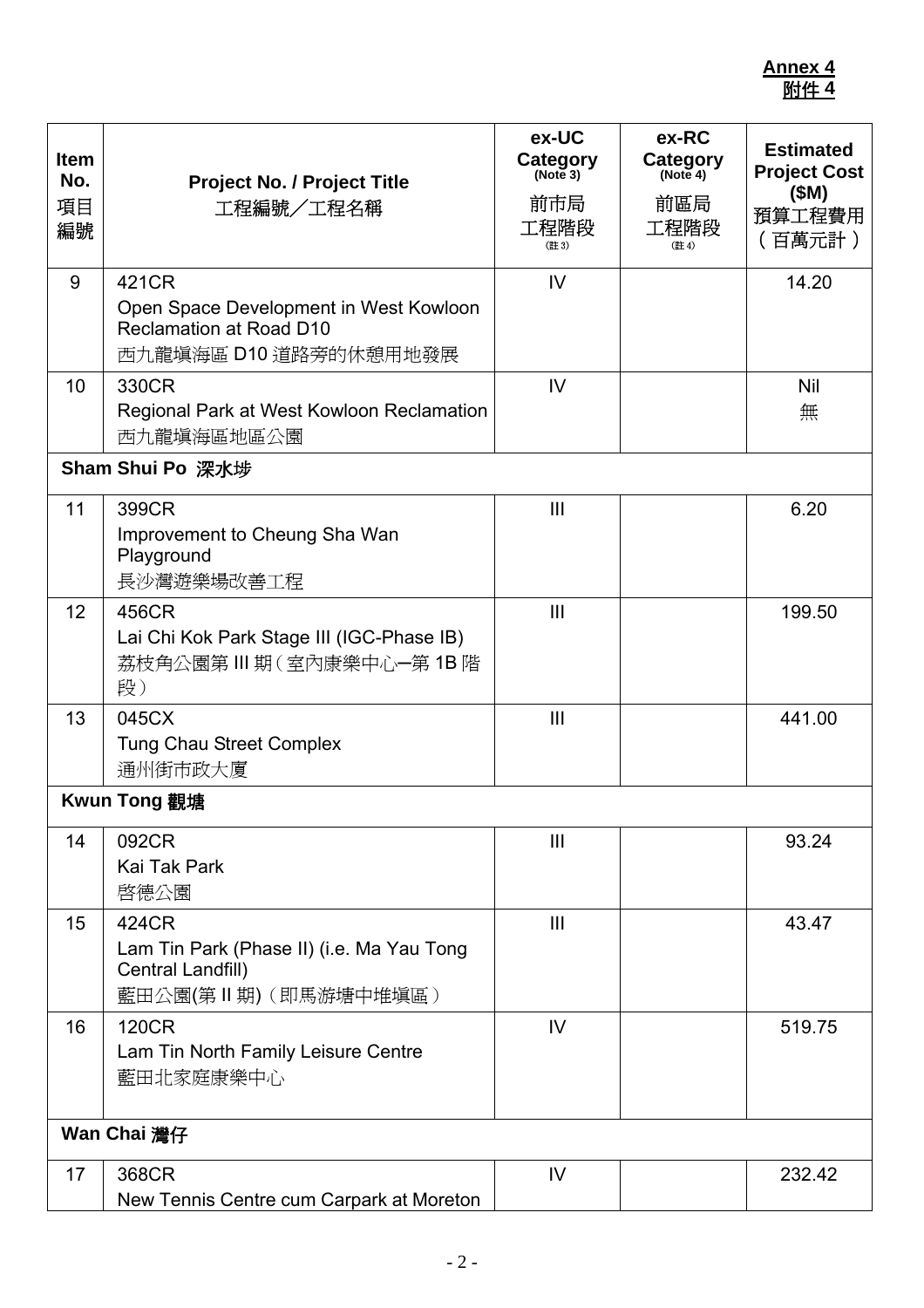| <b>Item</b><br>No.<br>項目<br>編號 | <b>Project No. / Project Title</b><br>工程編號/工程名稱                                                        | ex-UC<br>Category<br>(Note 3)<br>前市局<br>工程階段<br>(註3) | ex-RC<br>Category<br>前區局<br>工程階段<br>(註4) | <b>Estimated</b><br><b>Project Cost</b><br>(SM)<br>預算工程費用<br>(百萬元計) |
|--------------------------------|--------------------------------------------------------------------------------------------------------|------------------------------------------------------|------------------------------------------|---------------------------------------------------------------------|
|                                | Terrace<br>摩頓臺的新網球中心連停車場                                                                               |                                                      |                                          |                                                                     |
|                                | Tai Po 大埔                                                                                              |                                                      |                                          |                                                                     |
| 18                             | 065LS<br>Local Open Space Area 6, Tai Po<br>大埔第6區鄰舍休憩用地                                                |                                                      | $\mathbf{III}$                           | 24.00                                                               |
| 19                             | 020LS<br>Recreation Ground Area 33, Tai Po<br>大埔第 33 區遊樂場                                              |                                                      | $\mathbf{I}$                             | 40.00                                                               |
| 20                             | 094LS<br>Indoor Recreation Centre Area 6, Tai Po<br>大埔第6區體育館                                           |                                                      | $\mathbf{III}$                           | 113.15                                                              |
| 21                             | <b>214LS</b><br>Tai Mei Tuk Water Sports Centre Extension,<br>Area 74, Tai Po<br>大埔第 74 區大尾篤水上活動中心擴展工程 |                                                      | IV                                       | 84.63                                                               |
| 22                             | 025LS<br>Ha Hang Village Playground Area 31, Tai<br>Po<br>大埔第 31 區下坑鄉村遊樂場                              |                                                      | III                                      | 22.63                                                               |
| 23                             | 213LS<br>Local Open Space Area 32, Tai Po<br>大埔第 32 區鄰舍休憩用地                                            |                                                      | IV                                       | 16.75                                                               |
| 24                             | 324LS<br>Golf Course in Shuen Wan Landfill Tai Po<br>大埔船灣堆塡區高爾夫球場                                      |                                                      | $\mathbf{III}$                           | 133.28                                                              |
| 25                             | 009CE<br>Tai Po New Civic Centre<br>大埔新文娛中心                                                            |                                                      | $\mathbf{III}$                           | 769.40                                                              |
|                                | Yuen Long 元朗                                                                                           |                                                      |                                          |                                                                     |
| 26                             | <b>178LS</b><br>Local Open Space Hung Shui Kiu Phase I<br>洪水橋鄰舍休憩用地第Ⅰ期工程                               |                                                      | IV.                                      | 15.00                                                               |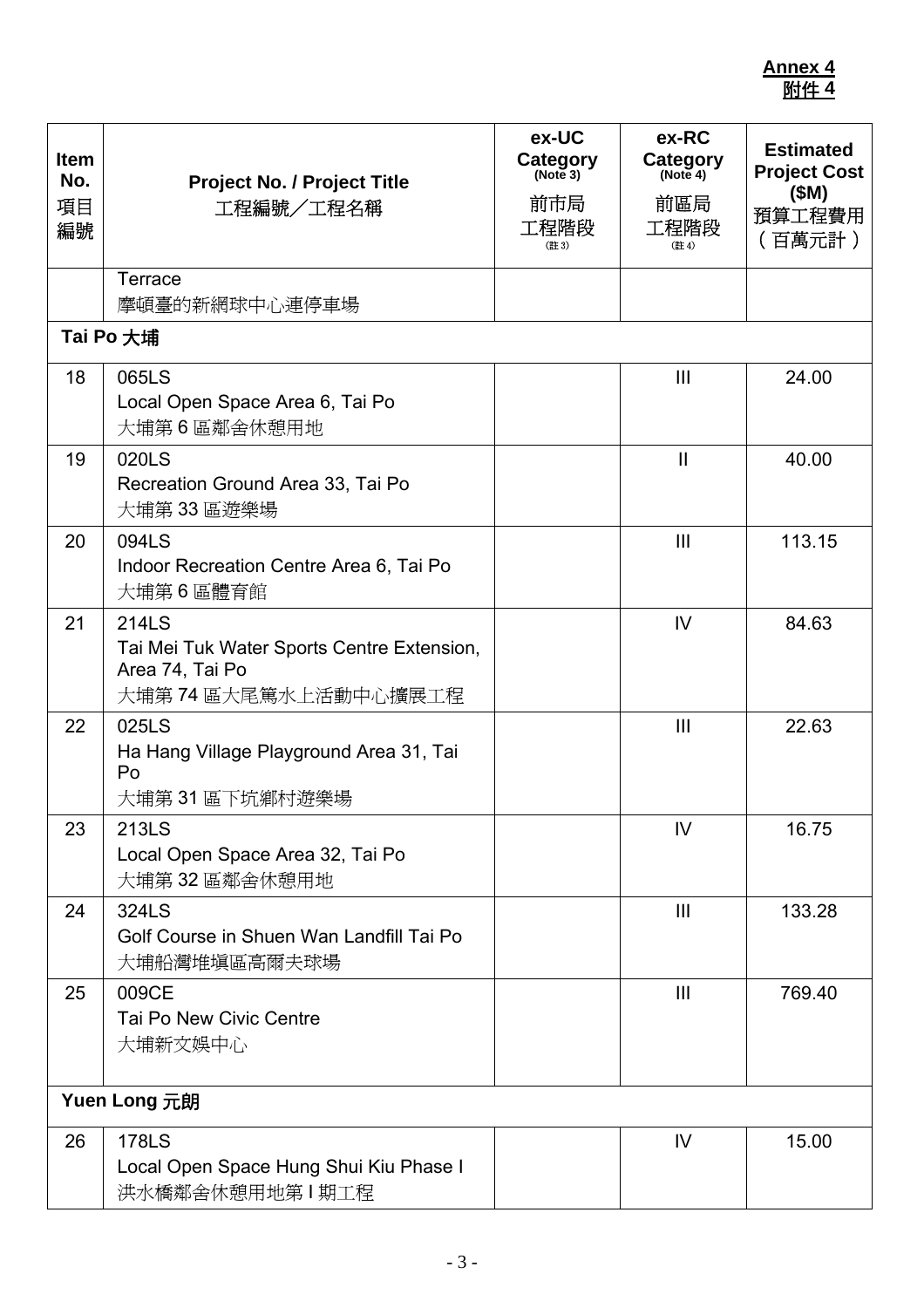| <b>Item</b><br>No.<br>項目<br>編號 | <b>Project No. / Project Title</b><br>工程編號/工程名稱                                           | ex-UC<br>Category<br>(Note 3)<br>前市局<br>工程階段<br>(註3) | ex-RC<br>Category<br>(Note 4)<br>前區局<br>工程階段<br>(註4) | <b>Estimated</b><br><b>Project Cost</b><br>(SM)<br>預算工程費用<br>(百萬元計) |
|--------------------------------|-------------------------------------------------------------------------------------------|------------------------------------------------------|------------------------------------------------------|---------------------------------------------------------------------|
| 27                             | <b>179LS</b><br>Hung Shui Kiu Town Square<br>洪水橋市鎭廣場                                      |                                                      | IV.                                                  | 15.00                                                               |
| 28                             | 005LS<br>Sports Complex and District Open Space<br>Area 12 Yuen Long<br>元朗第12區運動場館及地區休憩用地 |                                                      | IV                                                   | 176.51                                                              |
| 29                             | <b>159LS</b><br>Indoor Recreation Centre Area 12 Yuen<br>Long<br>元朗第12區體育館                |                                                      | IV                                                   | 167.45                                                              |
| 30                             | 319LS<br>Leisure Centre Area 101 Tin Shui Wai<br>天水圍第 101 區康樂中心                           |                                                      | IV                                                   | 190.08                                                              |
| 31                             | 318LS<br>Local Open Space Kau Hui Yuen Long<br>元朗舊墟鄰舍休憩用地                                 |                                                      | IV                                                   | 32.00                                                               |
| 32                             | <b>187LS</b><br>Swimming Pool Complex Kam Tin<br>錦田游泳池場館                                  |                                                      | IV                                                   | 123.10                                                              |
| 33                             | <b>188LS</b><br><b>Indoor Recreation Centre Kam Tin</b><br>錦田體育館                          |                                                      | IV.                                                  | 167.45                                                              |
| 34                             | <b>259LS</b><br>Local Open Space Hung Shui Kiu Phase II<br>洪水橋鄰舍休憩用地第Ⅱ期工程                 |                                                      | IV                                                   | 28.97                                                               |
| 35                             | 001MF<br>Hung Shui Kiu Complex<br>洪水橋綜合大樓                                                 |                                                      | IV                                                   | 374.05                                                              |
| 36                             | 012CE<br>District Square Areas 33A & 29 Tin Shui<br>Wai<br>天水圍第 33A 及 29 區廣場              |                                                      | IV                                                   | 23.40                                                               |
|                                | Tuen Mun 屯門                                                                               |                                                      |                                                      |                                                                     |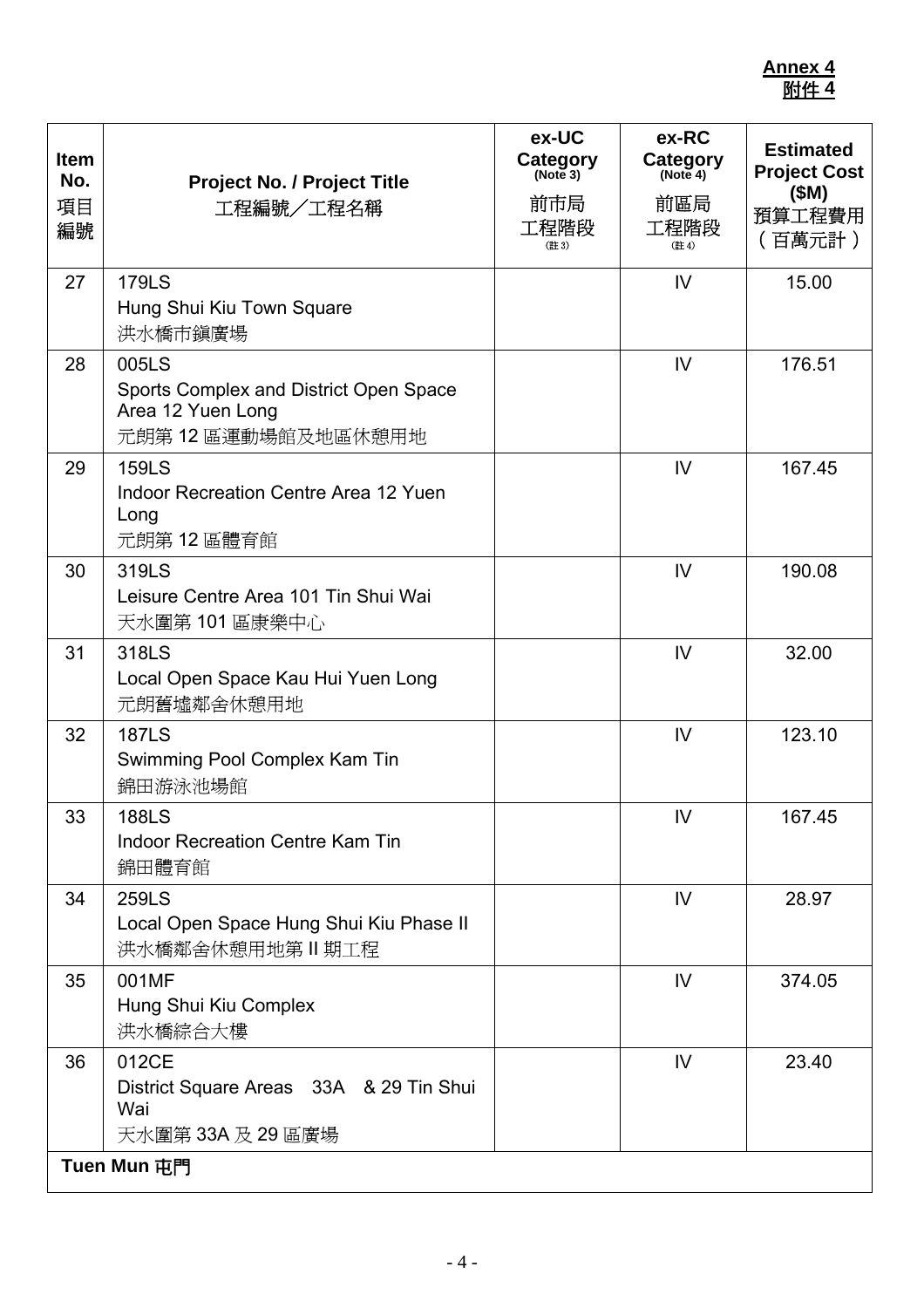| <b>Item</b><br>No.<br>項目<br>編號 | <b>Project No. / Project Title</b><br>工程編號/工程名稱                                                                             | ex-UC<br>Category<br>(Note 3)<br>前市局<br>工程階段<br>(註3) | ex-RC<br>Category<br>(Note 4)<br>前區局<br>工程階段<br>(註4) | <b>Estimated</b><br><b>Project Cost</b><br>(SM)<br>預算工程費用<br>(百萬元計) |
|--------------------------------|-----------------------------------------------------------------------------------------------------------------------------|------------------------------------------------------|------------------------------------------------------|---------------------------------------------------------------------|
| 37                             | 042LS<br>Recreation Ground Area 17 (Industrial City)<br><b>Tuen Mun</b><br>屯門第 17 區(工業城)康樂場地                                |                                                      | $\mathbf{III}$                                       | 33.50                                                               |
| 38                             | <b>135LS</b><br>Recreational Facilities in Green Belt Area<br>Tuen Mun Phases I & II (Ching Chung)<br>屯門第Ⅰ及第Ⅱ期綠化地帶(青松)的康樂設施 |                                                      | IV                                                   | 24.62                                                               |
| 39                             | 307LS<br>District Open Space in Area 27 (San Shing)<br><b>Tuen Mun</b><br>屯門第27區地區(三聖)休憩用地                                  |                                                      | IV                                                   | 58.11                                                               |
| 40                             | <b>158LS</b><br><b>Recreational Facilities Western Extension</b><br>Area (Tap Shek Kok) Tuen Mun<br>屯門西面擴展區(踏石角)康樂設施        |                                                      | IV                                                   | 51.23                                                               |
| 41                             | 003MF<br>Local Open Space in Area 40 (Tsing Shan)<br><b>Tuen Mun</b><br>屯門第40區(青山)鄰舍休憩用地                                    |                                                      | IV                                                   | 17.20                                                               |
| 42                             | <b>107LS</b><br>Indoor Recreation Centre Area 14 (Siu Lun)<br><b>Tuen Mun</b><br>屯門第14區(兆麟)體育館                              |                                                      | III                                                  | 130.00                                                              |
| 43                             | 302LS<br>Hung Lau Park (former Castle Peak Farm)<br>紅樓公園(青山農場舊址)                                                            |                                                      | IV                                                   | 85.81                                                               |
|                                | North 北區                                                                                                                    |                                                      |                                                      |                                                                     |
| 44                             | 085LS<br>Local Open Space Area 20 Fanling/ Sheung<br>Shui<br>粉嶺/上水第 20 區鄰舍休憩用地                                              |                                                      | IV                                                   | 23.00                                                               |
| 45                             | 089LS<br>District Open Space Area 17                                                                                        |                                                      | IV                                                   | 32.58                                                               |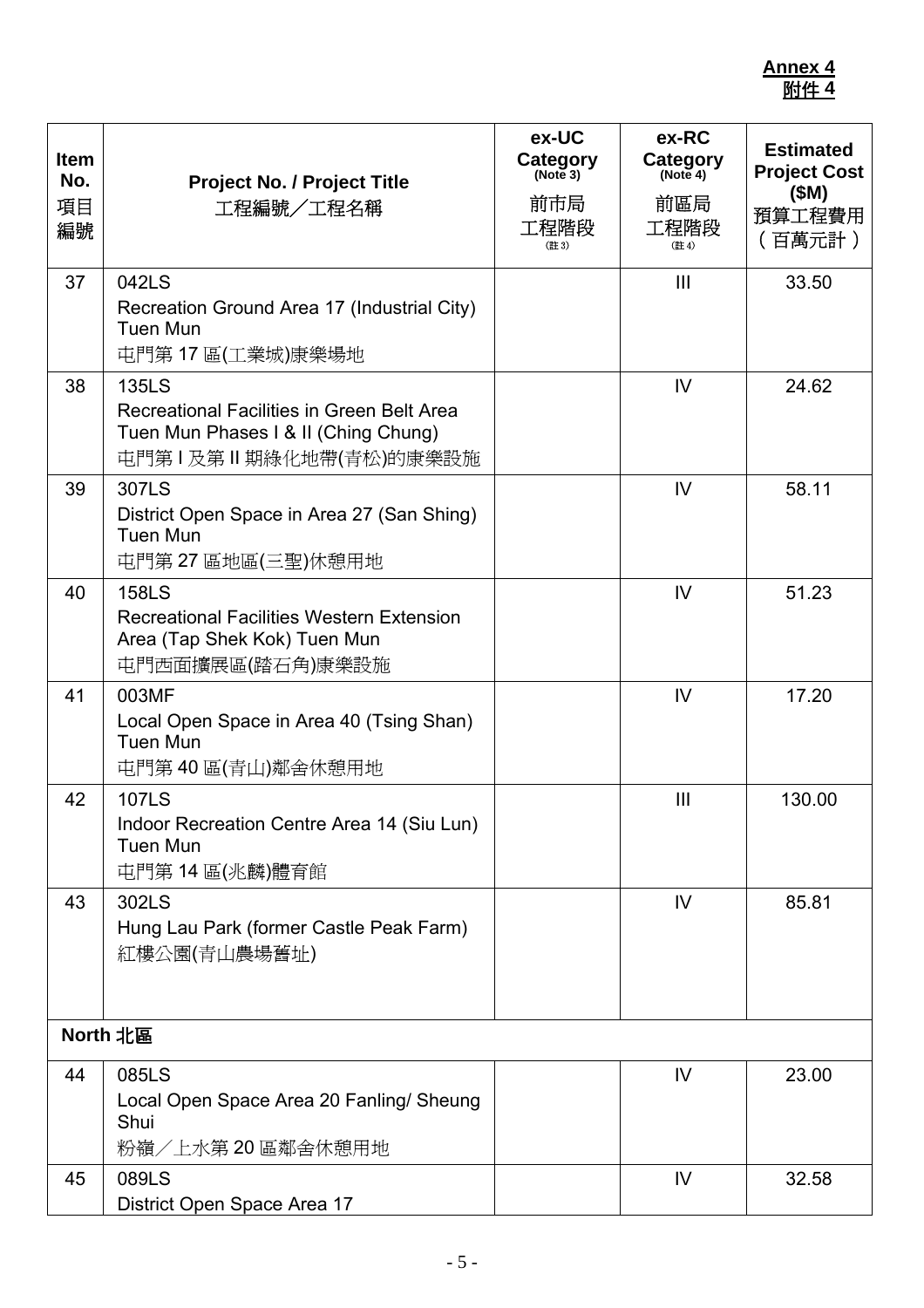| <b>Item</b><br>No.<br>項目<br>編號 | Project No. / Project Title<br>工程編號/工程名稱                                                             | ex-UC<br>Category<br>(Note 3)<br>前市局<br>工程階段<br>(註3) | ex-RC<br>Category<br>(Note 4)<br>前區局<br>工程階段<br>(註4) | <b>Estimated</b><br><b>Project Cost</b><br>(SM)<br>預算工程費用<br>(百萬元計) |
|--------------------------------|------------------------------------------------------------------------------------------------------|------------------------------------------------------|------------------------------------------------------|---------------------------------------------------------------------|
|                                | Fanling/Sheung Shui<br>粉嶺/上水第17區地區休憩用地                                                               |                                                      |                                                      |                                                                     |
| 46                             | <b>201LS</b><br>District Open Space Areas 47 and 48<br>Fanling/ Sheung Shui<br>粉嶺/上水第47及48區地區休憩用地    |                                                      | IV                                                   | 35.30                                                               |
| 47                             | 202LS<br>District Open Space Area 27D<br>Fanling/Sheung Shui<br>粉嶺/上水第27D區地區休憩用地                     |                                                      | IV                                                   | 22.63                                                               |
| 48                             | 086LS<br>Local Open Space Area 25 Fanling/Sheung<br>Shui<br>粉嶺/上水第 25 區鄰舍休憩用地                        |                                                      | IV                                                   | 21.72                                                               |
| 49                             | <b>204LS</b><br>District Open Space Area 4 (Remainder)<br>Fanling/ Sheung Shui<br>粉嶺/上水第4區(餘段)地區休憩用地 |                                                      | IV                                                   | 28.06                                                               |
| 50                             | <b>138LS</b><br>District Open Space Area 37<br>Fanling/Sheung Shui<br>粉嶺/上水第37區地區休憩用地                |                                                      | IV                                                   | 66.00                                                               |
| 51                             | 007CE<br><b>Civic Centre for North District</b><br>北區文娛中心                                            |                                                      | IV                                                   | 633.62                                                              |
|                                | <b>Shatin 沙田</b>                                                                                     |                                                      |                                                      |                                                                     |
| 52                             | <b>212LS</b><br>District Open Space Area 90, Ma On Shan<br>馬鞍山第90區地區休憩用地                             |                                                      | $\mathbf{III}$                                       | 39.30                                                               |
| 53                             | 024MF<br><b>Indoor Recreation Centre-cum-Library Area</b><br>14B, Sha Tin<br>沙田第14B區體育館兼圖書館          |                                                      | $\mathbf{III}$                                       | 335.00                                                              |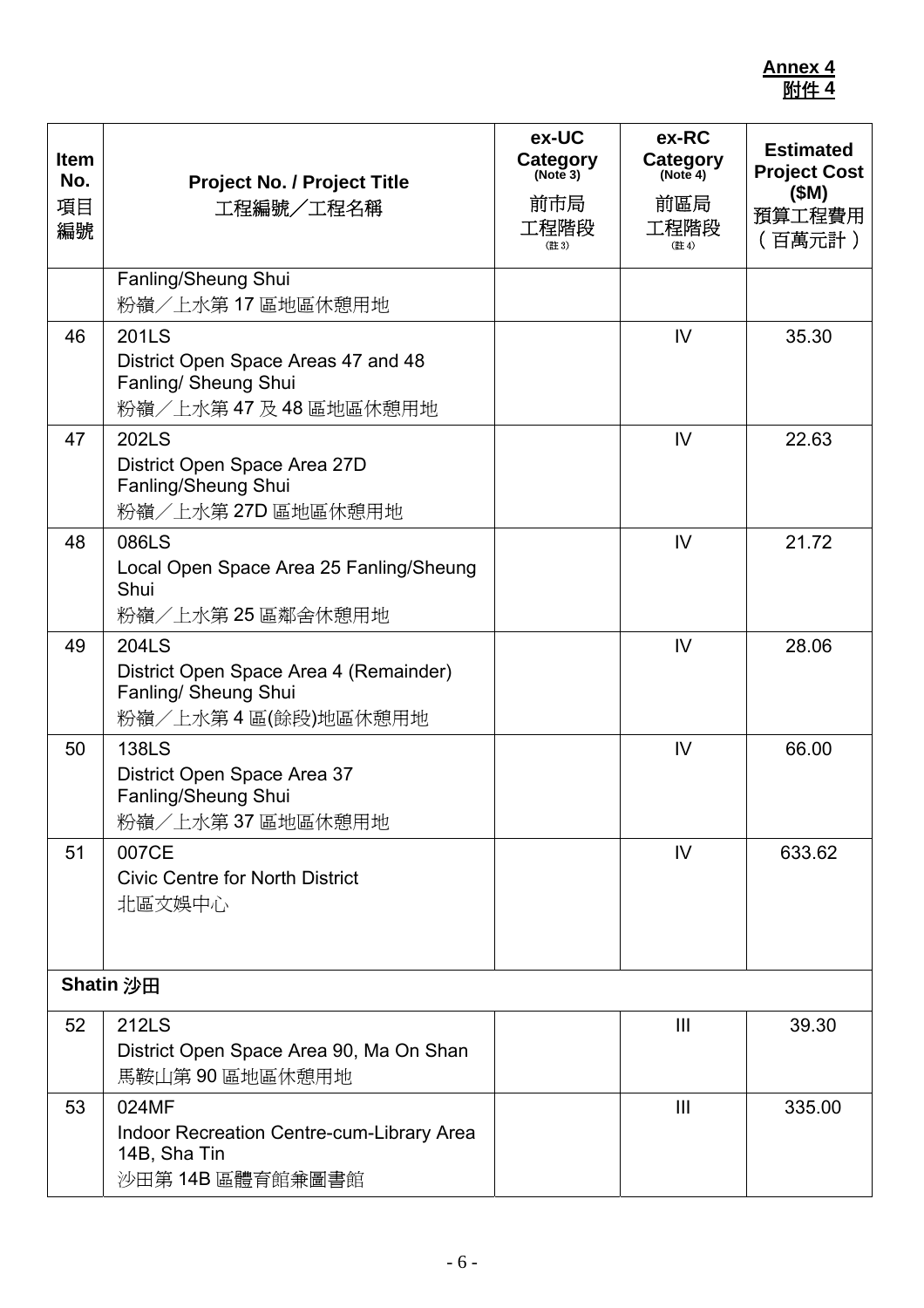| <b>Item</b><br>No.<br>項目<br>編號 | <b>Project No. / Project Title</b><br>工程編號/工程名稱                                | ex-UC<br>Category<br>(Note 3)<br>前市局<br>工程階段<br>(註3) | ex-RC<br>Category<br>(Note 4)<br>前區局<br>工程階段<br>(註4) | <b>Estimated</b><br><b>Project Cost</b><br>(SM)<br>預算工程費用<br>(百萬元計) |
|--------------------------------|--------------------------------------------------------------------------------|------------------------------------------------------|------------------------------------------------------|---------------------------------------------------------------------|
| 54                             | 036LS<br>District Open Space Area 11, Sha Tin<br>沙田第11區地區休憩用地                  |                                                      | IV                                                   | 107.53                                                              |
| 55                             | 013LS<br>Indoor Recreation Centre Area 24D, Sha<br>Tin<br>沙田第 24D 區體育館         |                                                      | $\mathbf{I}$                                         | 152.07                                                              |
| 56                             | 092LS<br>Indoor Recreation Centre Area 103, Ma On<br>Shan<br>馬鞍山第 103 區體育館     |                                                      | IV                                                   | 141.66                                                              |
| 57                             | 046LS<br>Local Open Space Area 4C, Sha Tin<br>沙田第4C區鄰舍休憩用地                     |                                                      | $\mathbf{III}$                                       | 20.18                                                               |
| 58                             | 025MF<br>Redevelopment of Fo Tan Cooked Food<br>Market, Shatin<br>重新發展沙田火炭熟食市場 |                                                      | IV                                                   | 157.59                                                              |
| 59                             | 011CE<br><b>Expansion of Sha Tin Central Library</b><br>沙田中央圖書館擴展工程            |                                                      | III                                                  | 177.41                                                              |
|                                | <b>Kwai Tsing 葵青</b>                                                           |                                                      |                                                      |                                                                     |
| 60                             | 081LS<br>Indoor Recreation Centre Area 4 Tsing Yi<br>青衣第4區體育館                  |                                                      | IV                                                   | 159.00                                                              |
| 61                             | <b>227LS</b><br>Indoor Recreation Centre Area 9H Kwai<br>Chung<br>葵涌第 9H 區體育館  |                                                      | $\mathbf{III}$                                       | 142.11                                                              |
|                                | Islands 離島                                                                     |                                                      |                                                      |                                                                     |
| 62                             | <b>223LS</b><br>Kwun Yam Wan Beach Building Cheung<br>Chau<br>長洲觀音灣泳灘服務館       |                                                      | IV                                                   | 34.40                                                               |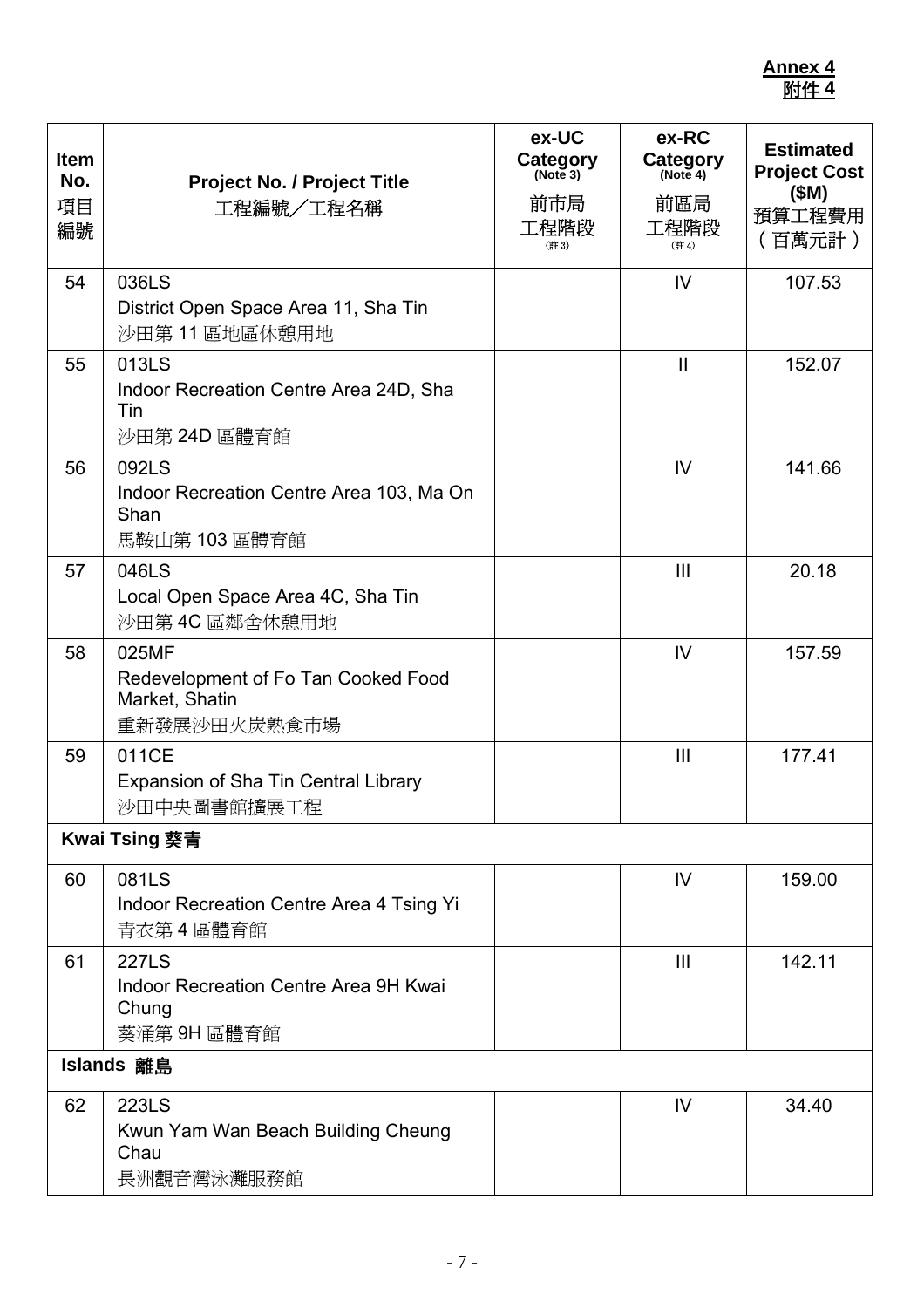| <b>Item</b><br>No.<br>項目<br>編號 | <b>Project No. / Project Title</b><br>工程編號/工程名稱                                                                                                           | ex-UC<br>Category<br>(Note 3)<br>前市局<br>工程階段<br>(註3) | ex-RC<br>Category<br>(Note 4)<br>前區局<br>工程階段<br>(註4) | <b>Estimated</b><br><b>Project Cost</b><br>(SM)<br>預算工程費用<br>(百萬元計) |
|--------------------------------|-----------------------------------------------------------------------------------------------------------------------------------------------------------|------------------------------------------------------|------------------------------------------------------|---------------------------------------------------------------------|
| 63                             | 006CE<br><b>Civic Centre for Islands District</b><br>離島區文娛中心                                                                                              |                                                      | IV                                                   | 633.62                                                              |
|                                | Sai Kung 西貢                                                                                                                                               |                                                      |                                                      |                                                                     |
| 64                             | 306LS<br>Indoor Recreation Centre in Area 4, Sai<br>Kung<br>西貢第4區體育館                                                                                      |                                                      | IV                                                   | 169.27                                                              |
| 65                             | 008CE<br>Civic Centre for Sai Kung District Area<br>66, Tseung Kwan O<br>西貢區將軍澳第66區興建的文娛中心                                                                |                                                      | IV                                                   | 633.62                                                              |
| 66                             | 233LS<br>District Open Space in Area 37, Tseung<br>Kwan O<br>將軍澳第37區地區休憩用地                                                                                |                                                      | IV                                                   | 34.03                                                               |
|                                | Tsuen Wan 荃灣                                                                                                                                              |                                                      |                                                      |                                                                     |
| 67                             | <b>245LS</b><br>District Open Space Area 3 Tsuen Wan<br>荃灣第3區地區休憩用地                                                                                       |                                                      | IV                                                   | 54.00                                                               |
| 68                             | <b>252LS</b><br>District Open Space and Indoor Recreation<br>Centre Area between Tsuen Wan Park and<br><b>Tsuen Wan Road</b><br>荃灣公園與荃灣路之間的地區休憩用地及體<br>育館 |                                                      | IV                                                   | 235.35                                                              |
| 69                             | 243LS<br><b>District Open Space</b><br>Area 2 Tsuen Wan<br>荃灣第2區休憩用地                                                                                      |                                                      | IV                                                   | 135.78                                                              |
| 70                             | 314LS<br>Improvement to the Facilities in Approach<br><b>Beach</b><br>近水灣泳灘設施改善工程                                                                         |                                                      | IV                                                   | 126.72                                                              |